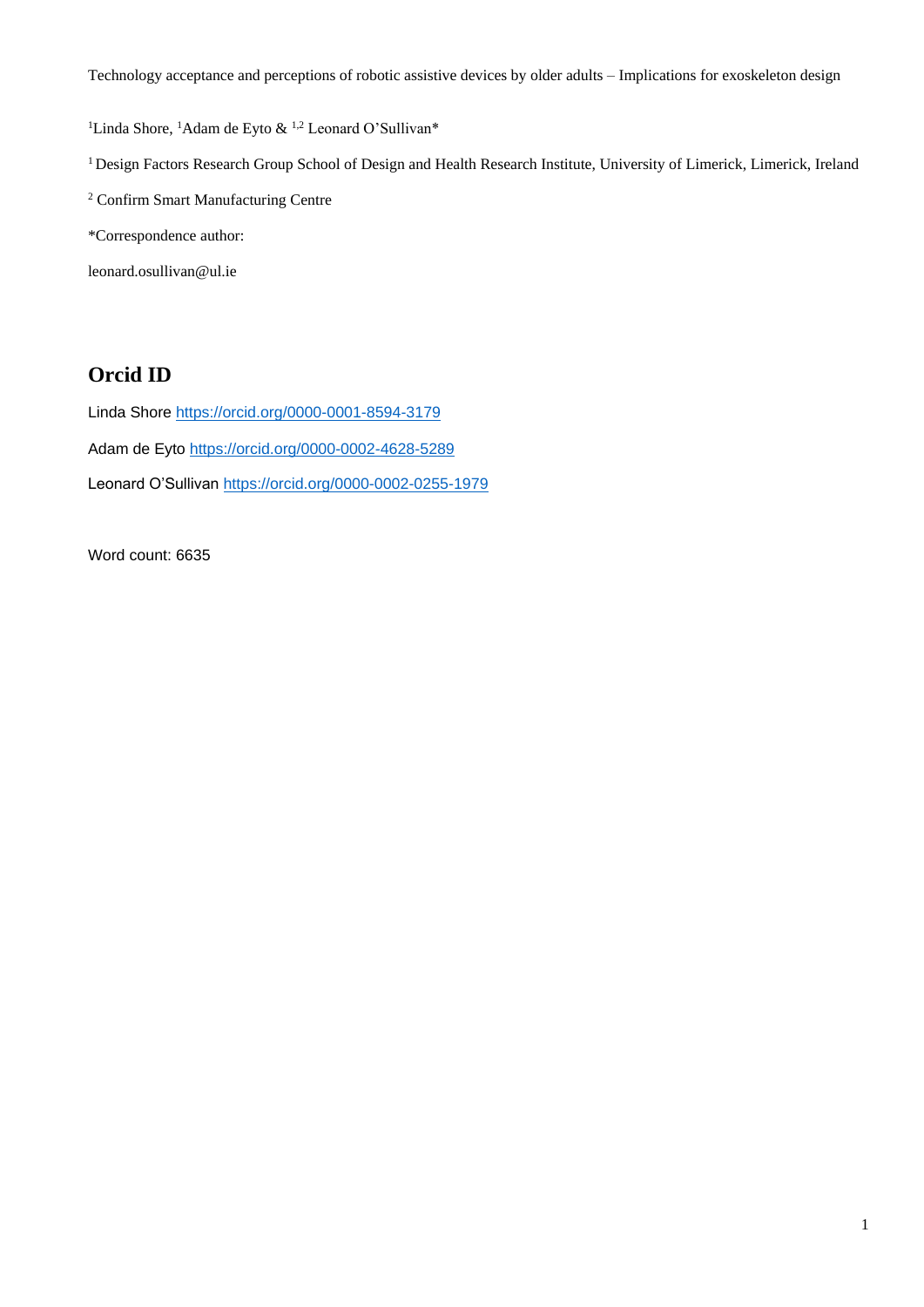# **ABSTRACT**

This study explored and interpreted insights expressed by a cohort of older adults related to their life experience, their experiences using or assisting someone with assistive devices, and their perceptions of robots and robotic assistive devices, including lower limb exoskeletons. A grounded theory study was undertaken with 24 older adult participants over the duration of five months. Each participant participated in a structured interviewed regarding their experiences with technologies, and perceptions of assistive technologies. Themes from the interviews were coded using Nvivo software. Five main themes emerged from this study – 1) Aging & life stage experiences, 2) Quality of Life, 3) Assistive Technologies, 4) Health Conditions & Care, 5) Products & Service Systems, which have influenced new constructs for a hybrid design tool that incorporates stages of Usability and TAMs (Technology Acceptance Models) to gauge a) Perception, b) Experience and c) Perceived Impact by older adults of lower limb exoskeletons. Emerging technologies such as robotic assistive devices require specific enquiry to understand how best to optimize acceptance by older adults and avoid feelings by them of frustration, embarrassment and ultimately abandonment of these devices.

**Keywords:** Older Adults, Technology Acceptance; Exoskeletons; User Centered Design; Grounded Theory,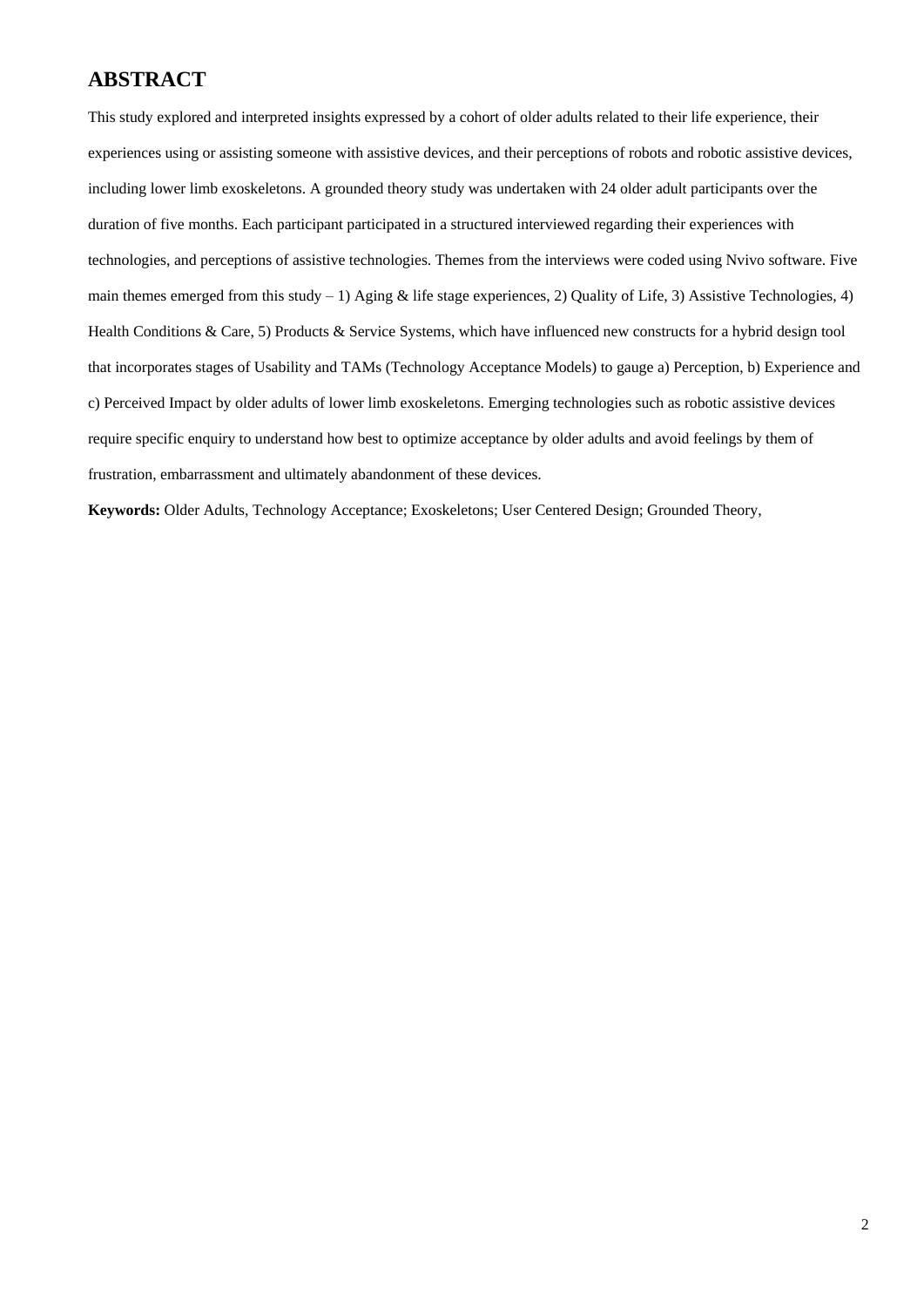# **1 Introduction**

People of all ages are benefitting from the intervention and assistance provided by robots and exoskeletons in clinical and home settings [1-3]. Physical assistant robots and exoskeletons could improve Quality of Life [4, 5] and it is stated that there is a need to focus on technologies that can maintain health and prevent decline [6]. However, older adults can experience the 'digital divide' [7] whereby the pace of emerging technologies does not always match ability to use these technologies. This can impact on day to day task management and experiences when interacting and using devices such as computers, phones or coffee makers [8]. In turn, this can become a source of frustration or reluctance to use these devices. The ongoing process of change that is experienced from conception to death [9] and a 'lifespan approach' to design can expedite acceptance by implanting adaptability and flexibility features that facilitate older adult use. The perspectives and role of users in design and evaluation has been highlighted as a challenge regarding technology acceptance of assistive technologies [10]. It has also been stated that family members may influence older adults acceptance of technology [11]. In addition, Graafmans et. al, [12] express the need for further development and understanding that outlines peoples acceptance and use of technology that is beyond chronological age. User centered design determines a requirement to involve, identify and define user needs in the process of research and design [13-18]. Other disciplines discuss 'client-centered' approaches and how clients must be part of decision making and tailoring of therapy and support programmes [19, 20].

Exoskeletons are expected to become a common assistive technology within the years to come [21], and potential for wheelchair users to adopt exoskeletons as mainstream mobility devices [22]. A lower limb exoskeleton, as is the focus with this research, is defined as a "*multi joint orthosis that uses an external power source to move at least two joints on each leg, which is portable and can be used independent of a treadmill or body-weight support*" [23]. These emerging robotic assistive devices are further developing to include soft robotic features that will enhance wear ability and acceptance. XoSoft [24] is one such soft robotic lower limb exoskeleton under which the current research was motivated and funded. Older adults have been identified as one of the user groups that can benefit from intervention and assistance wearing soft lower limb exoskeletons such as XoSoft, to assist mobility and ambulation.

A review of the literature about Technology Acceptance Models (TAMs) [25-29] and robotic assistive devices identified gaps perceived that would be critical to underpinning and optimising acceptance of lower limb exoskeletons by older adult users [29]. In addition it was noted that despite there being numerous future focussed technology studies [30], there are generally few studies relating to perceptions and acceptance of robotic assistive devices by older adults [31], with many related studies limited to internet use and access [32]. A number of limitations of TAMs have been documented such as a dependence on user self-reporting and short exposure to such technologies. However, it is also acknowledged that TAMs have influenced design and design terms such as 'user-acceptance', 'diffusion', and 'adoption' [33]. Our review of the literature [29] did not identify any specific TAMs relating to acceptance of exoskeletons by older adults, however an example of a TAM that measured older adults' acceptance of social robots was deemed helpful to this research [28].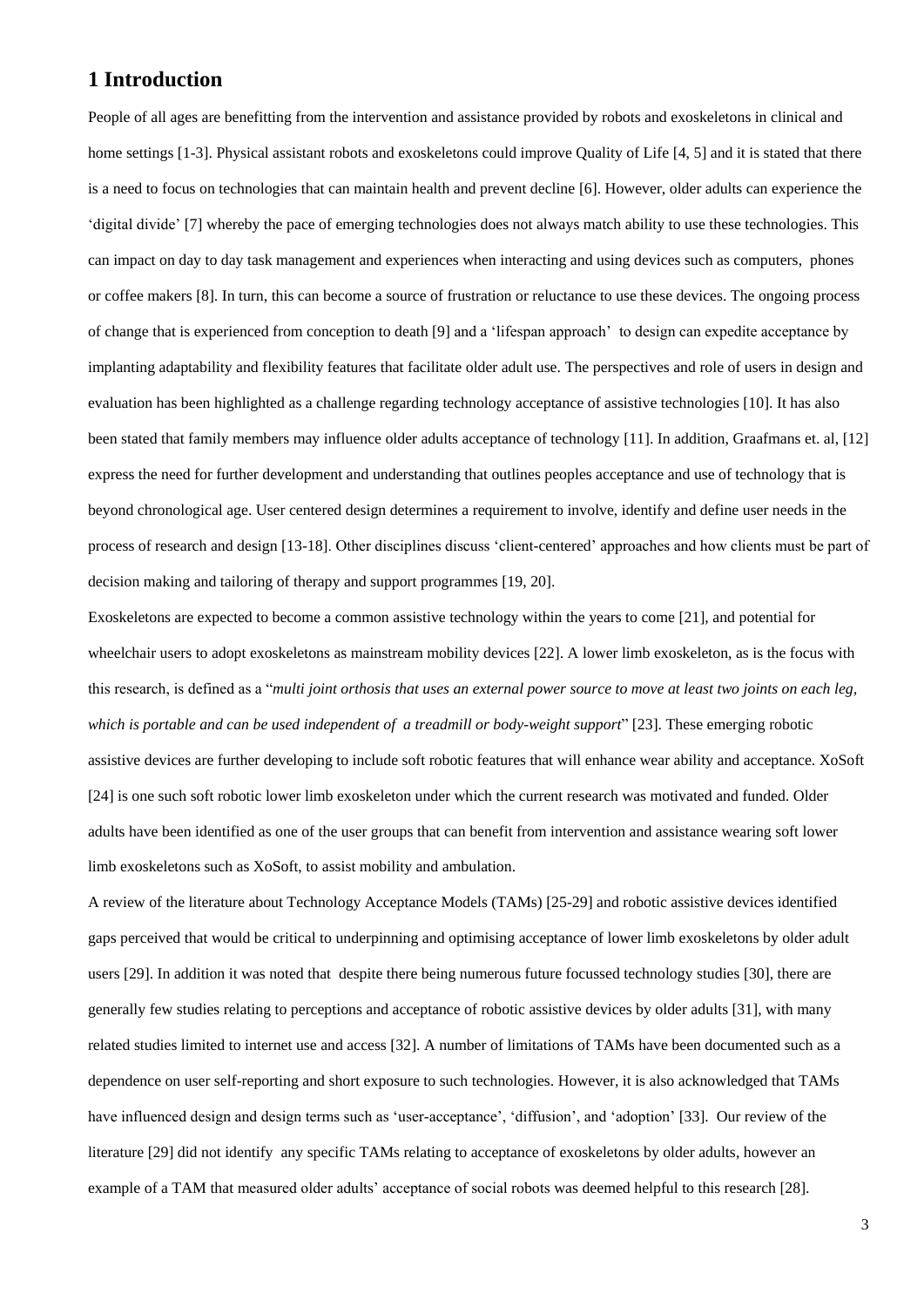Our previous review [29] identified a knowledge gap and a justification for a qualitative study of and with older adults. The challenge was to capture and analyze factors related to experience and acceptance of assistive technologies and perceptions of soft lower limb exoskeletons by older adults. This approach has been recognized as helpful to understanding and defining knowledge that is helpful to assistive technology device development and service delivery challenges [10].

# **2 Methods**

The purpose of the study was to extract and interpret insights expressed by older adults related to their life experience, their experiences using or assisting someone with assistive devices, and their perceptions of robots and robotic assistive devices, including lower limb exoskeletons. This research was conducted 'in the wild' [34] using grounded theory [35, 36] with a philosophy based on a 'constructivist' approach, whereby data and analysis were generated from the interactions and experiences with participants, and other sources of data [37]. There is a difference between the gathering, and rigor of quantitative & qualitative studies [38]. Constructing grounded theory [37], requires crucial elements as a means to display rigor to the research and its outcomes, they include the following:

Memo-writing, research question(s), recruitment and sampling of participants, data collection, initial coding, focussed coding and categorisation. Constant comparison is ongoing and continues throughout the data collection to the build of theory [37]. There are a number of Computer Assisted Qualitative Data AnalysiS (CAQDAS) software packages available to assist the steps and stages of qualitative data gathering and analysis [39]. In the present study Nvivo [40] was used in conjunction with traditional qualitative gathering and analysis methods to analyze and interpret data.

### *2.1 Participants & sampling method*

A purposive sampling method [41, 42] was used to recruit 24 older adults. Participants were sourced through local community groups in Ireland. The local community groups were specifically approached based on members profiles (typically older adults) or health groups related to another of the Primary User (PU) types identified from the XoSoft project (e.g. Stroke support groups). In addition, snowball sampling [43] was initiated as a means for engaged participants to inform appropriate individuals they knew about the study and invite those individuals to contact the researcher if they wished to participate. Publicly available contact details were used by the lead researcher (LS) to make contact with local community group organizers, who were requested by the researcher to:

Notify their members of the opportunity to participate in the study,

or offer that:

 The researcher would attend a group meeting to provide a brief introduction to the XoSoft project, inviting members to participate or to decline participation in the study.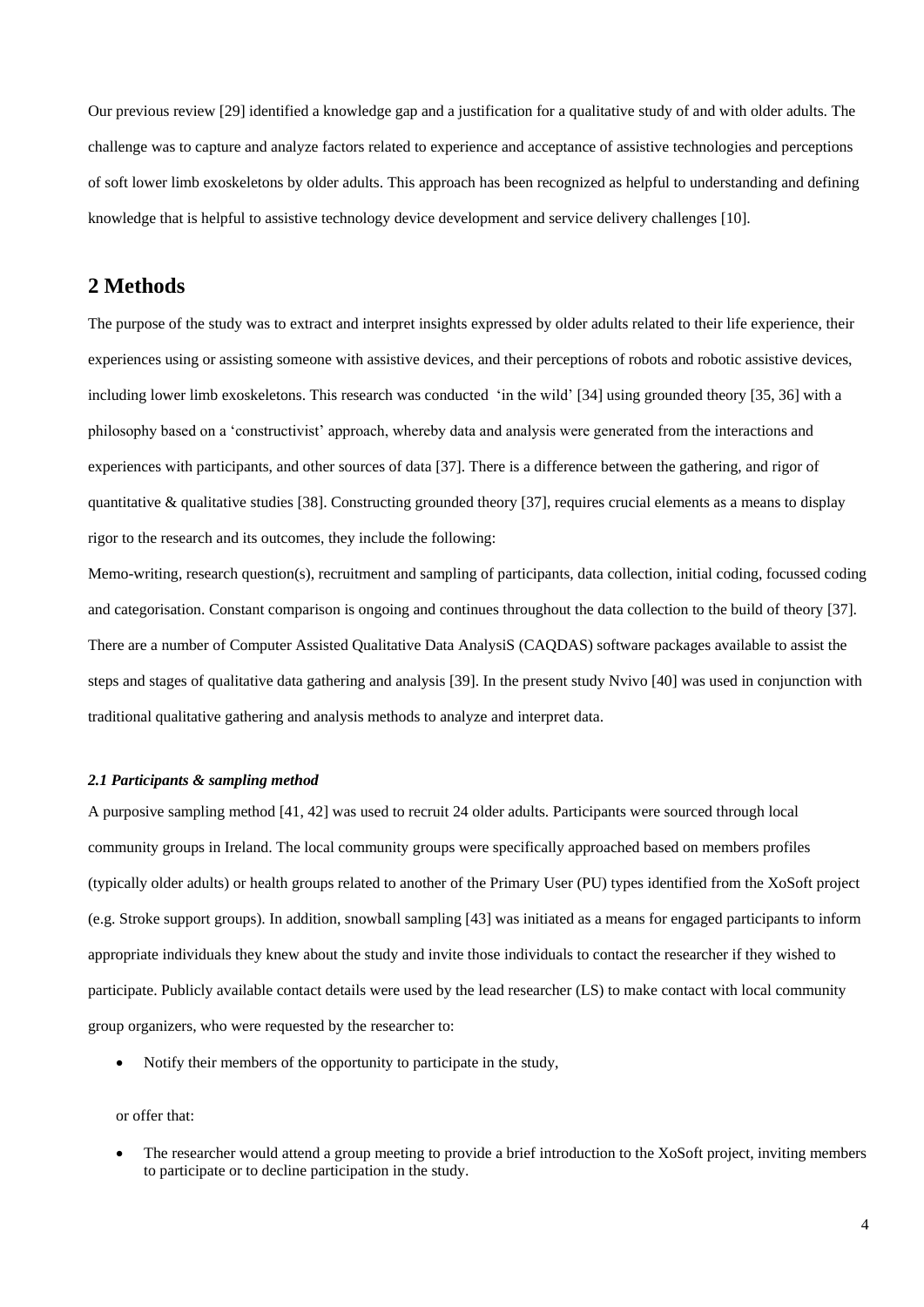For the purpose of this study, older adult candidates were identified as, 60+ years, living independently within the community, and with no cognitive impairment.

The study was approved by the University of Limerick Research Ethics Committee (ref: 2017\_05\_04\_S&E).

### *2.2 Data collection*

Prior to the beginning of each session, the participant was issued with an information and informed consent form, and were invited to complete a Mini-Cog assessment [44]. This was administered to determine the presence or absence of cognitive impairment. It was understood that, should there be a negative response to the Mini-Cog assessment, this would exclude the participant, and they would be thanked for their time and advised that on this occasion it would not be possible to continue with the session. All 24 participants passed the Mini-Cog assessment, and the sessions proceeded in each case. Each session was recorded using audio and image capture, as advised on the information sheet, and consented to by the participants. All participants were anonymised, and a code was applied as a reference to each, e.g. XOKKQOF14. Intensive interviews [37] were held with participants in their own home, or a place of their choosing. There were nineteen sessions in total conducted between May and October 2017. The sessions involved 24 participants (see table 1) with a mixture of one to one or conjoint interviews.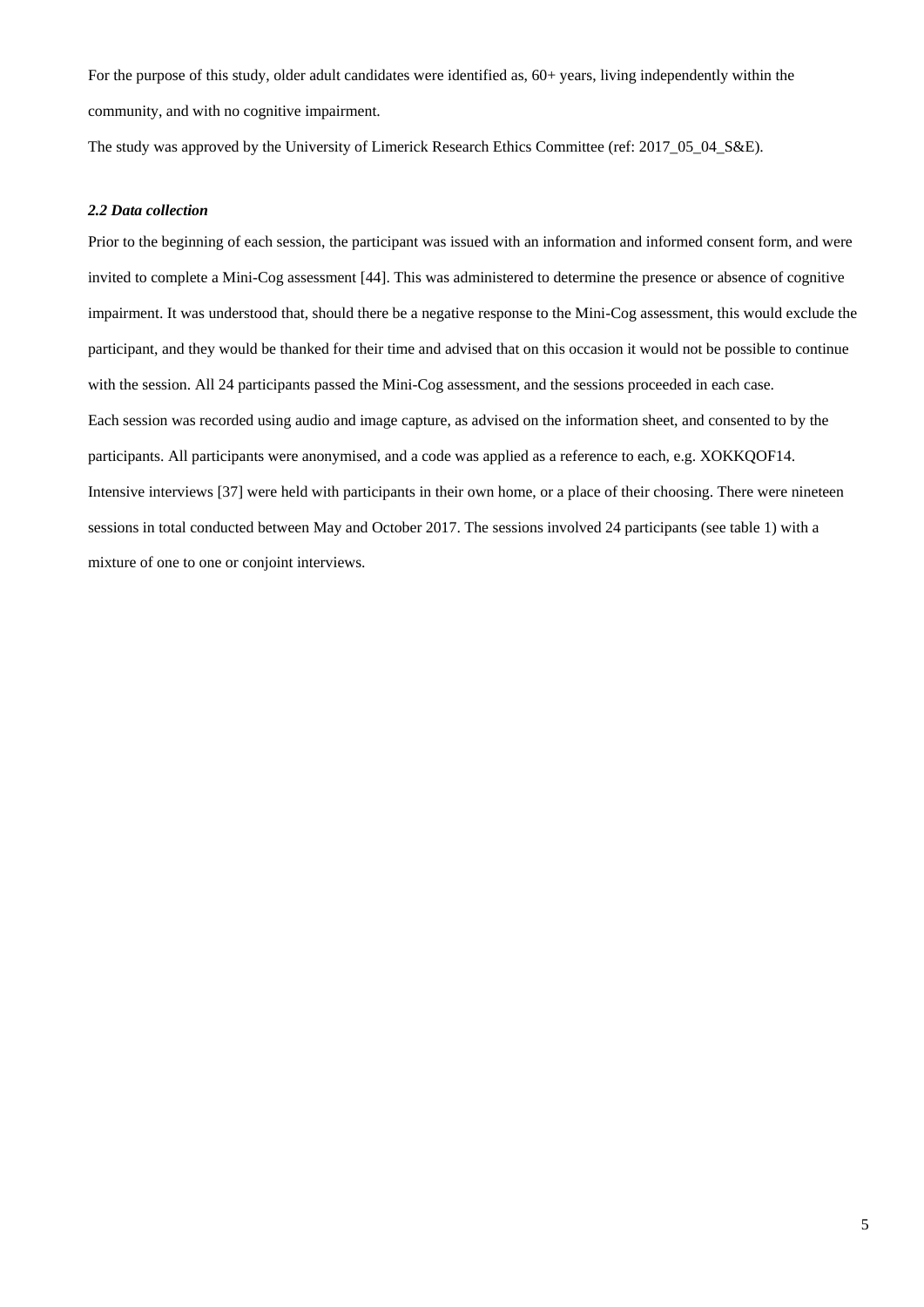#### **Table 1** Overview of participant and session types

| Session participants | Number of participants | Number of sessions |
|----------------------|------------------------|--------------------|
| Male                 | 4                      | 4                  |
| Female               | 10                     | 10                 |
| Male & Male          | 2                      |                    |
| Male & Female        | $8(4M + 4F)$           | 4                  |
| Total                | 24                     | 19                 |

Each session was opened informally by the researcher engaging with conversations about the journey, or weather, or other aspects deemed comfortable to develop rapport. A template was used for memo-writing. It included six open-ended questions. These questions were developed as per title of research and to advance emerging ideas [37], and were led by the participants expression and insights:

- (1) What are your experiences using or helping someone to use assistive devices and/or technologies such as1) glasses or hearing aids, 2) computers or smart phones, 3) rollator or wheelchairs?
- (2) Describe any difficulties or barriers to using a technology device?
- (3) If you are/were to experience reduced mobility, how does it/would it affect your quality of life?
- (4) When I mention robotic assistive devices, describe what that means to you?
- (5) What is your opinion of older adults being supported by robots to do tasks and activities?
- (6) How do clothing and dressing options change as we age?

Rich in-depth understanding was gained of older adult experience and perceptions towards technologies, emerging

technologies, aging and life-stage changes. Each interview was recorded on a digital file (for transcribing verbatim). In

addition, the template was used by the researcher during each interview to memo and document the progress of each session.

Memo-writing according to Charmaz [37] "*affords an interactive space and place for exploration and discovery*". This

memo-writing assisted with transfer of thought to action and new topics to introduce during the following interview sessions

with new participants.

Memo-writing in the context of this research and as per a grounded theory approach was captured through interview notes,

reflective journaling and visualisation or mapping by hand to drawing sheets and digital info-graphics.

The audio files from each session were uploaded to Nvivo. In addition, image and video files were coded, anonymised and stored securely on the University server.

Nvivo was used to build a database of material and data gathered. In addition, a more standard action was used to develop theory e.g. post-it notes, affinity diagramming and further memos supported the interpretation of the data.

### *2.3 Data Analysis*

Line by line examination of the data are required for a grounded theory approach [39]. Coding is considered the first step of data analysis, [36]. Saillard [39] discusses how the interactive activity of going through categories from codes to build theory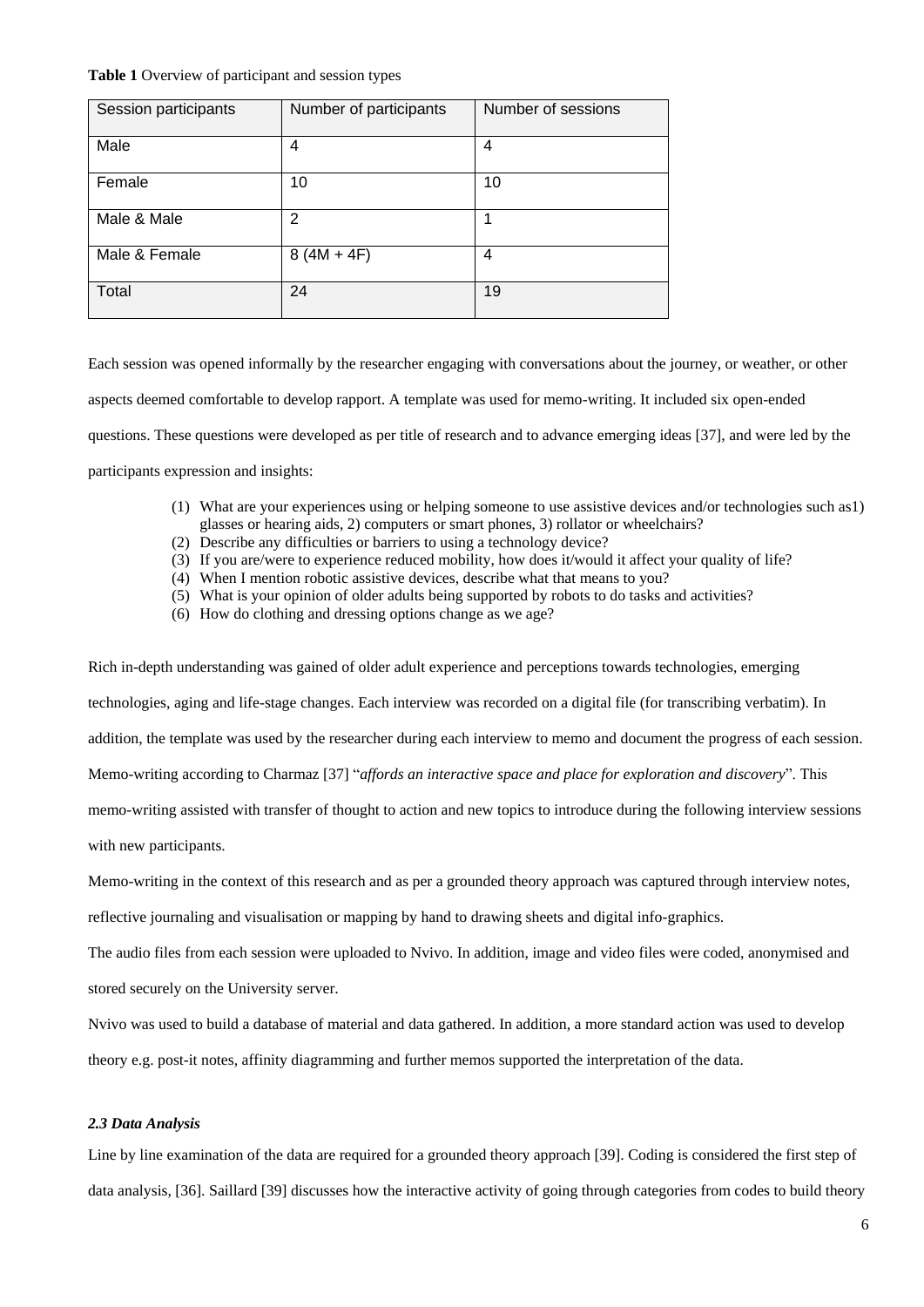is an analytic process and traditionally the researcher will identify words from the interview transcripts that have relevance or meaning. Nvivo is a software programme typically used by researchers interpreting grounded theory or mixed methods data [39, 40]. It was used to assist with developing the codes into categories and themes, in conjunction with traditional manual methods of memo-writing, mapping and affinity diagramming. This activity ensured rigor and applied constant comparison as categories developed. Each of the transcribed interviews were uploaded to Nvivo. Each interview was then coded on a line by line basis, identifying each code by a relevance to a comparative category that developed alongside the other interviews as they were transcribed.

# **3 Results**

This study was conducted with independent living older adults in a number of locations in Ireland. Over 976 minutes of conversations were recorded and transcribed verbatim. The transcribed interviews were uploaded to Nvivo for line by line coding. In total 1391 codes were generated from over 8000 lines of text. This activity induced review and reflection time to pursue thought and interpretations of data. It required action to visualise the codes out of the digital space and use additional methods on wall space (post-it notes, affinity diagramming, mapping) to develop these interpretations. This activity assisted understanding and thinking through the emerged codes and interrelations that would develop interpretations of data. An example of this code to theme development is displayed on Table 2.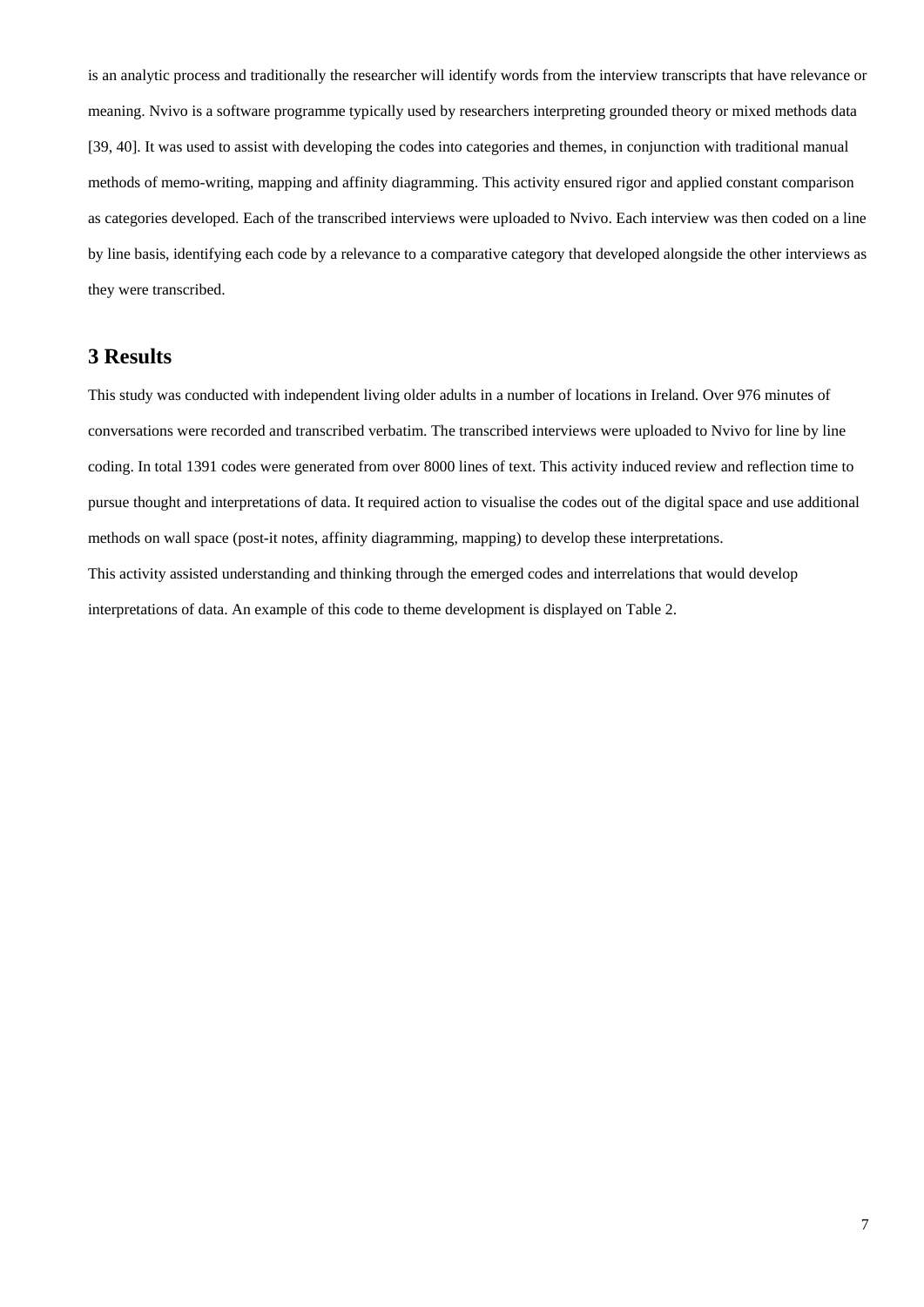**Table 2** Example of analysis as it developed from lines of transcript, through to codes, category and theme

| Excerpts from interview<br>sessions                                                                                                                                                                                                                                                                                        | Code (Examples)                                     | Category                                                                                                                                                                                                                                                                                                                                                                      | Theme                                                                                                                                                                                                                                                                                                     |  |
|----------------------------------------------------------------------------------------------------------------------------------------------------------------------------------------------------------------------------------------------------------------------------------------------------------------------------|-----------------------------------------------------|-------------------------------------------------------------------------------------------------------------------------------------------------------------------------------------------------------------------------------------------------------------------------------------------------------------------------------------------------------------------------------|-----------------------------------------------------------------------------------------------------------------------------------------------------------------------------------------------------------------------------------------------------------------------------------------------------------|--|
| M01: But as things change, the<br>system will change, and the<br>nurse will be, told. Oh, the blood<br>pressures high or whatever it<br>could be.                                                                                                                                                                          | Robotic Trousers- 'Monitoring'                      | <b>Robotic Trousers</b><br>Description: Lower limb<br>exoskeleton was a term not<br>used during conversations<br>settling more for robotic trousers<br>based on literature reviewing<br>and initial questionnaire<br>discussions with older adult<br>groups. Perceived usefulness<br>and stigma were discussed, as<br>well as perceptions and<br>enhancement/quality of life. | <b>Assistive Technologies</b><br><b>Description:</b> Existing assistive<br>devices such as wheelchairs,<br>hearing aids are captured here<br>as well as perceptions to the<br>emerging technologies and<br>robotic devices that could be<br>part of the assistive technology<br>assistance in the future. |  |
| F28: I suppose if I take my aunt<br>again it's her legs are weak so if<br>there was a robotic type thing<br>that would hold her up and give<br>her the strength and maybe it<br>would be connected to her legs<br>that would support her and then<br>she'd actually be able to move<br>with the support of it.             | Robotic Trousers-<br>'Perceptions'                  |                                                                                                                                                                                                                                                                                                                                                                               |                                                                                                                                                                                                                                                                                                           |  |
| M03: I'd love to go that way,<br>you know, rather than a<br>wheelchair, I could walk around<br>my own house, it gives me more<br>opportunity to stay in my own<br>house, if I want to make my own<br>tea. Because it gives you back<br>your lot of independence, you<br>know what I mean? (if you had<br>robotic trousers) | Robotic Trousers -<br>'Perceived Usefulness'        |                                                                                                                                                                                                                                                                                                                                                                               |                                                                                                                                                                                                                                                                                                           |  |
| F23: And then you could control<br>him (robotic trousers) rather<br>than if you were employing<br>someone to do your home, it's<br>not quite the same is it! So that<br>they would obviously be, it<br>would be important, that they fit<br>you very well.                                                                 | Robotic Trousers -<br>'User Expectations'           |                                                                                                                                                                                                                                                                                                                                                                               |                                                                                                                                                                                                                                                                                                           |  |
| Summary of workflow from Codes to Categories to Themes:                                                                                                                                                                                                                                                                    |                                                     |                                                                                                                                                                                                                                                                                                                                                                               |                                                                                                                                                                                                                                                                                                           |  |
| The complete study referenced<br>over 8000 lines, defining 1391<br>codes.                                                                                                                                                                                                                                                  | The 1391 codes developed 85<br>different categories | The Category 'Robotic<br>Trousers' contained 18 codes<br>(four example codes in second<br>column) relating to<br>understanding and perceptions<br>of these emerging technologies.                                                                                                                                                                                             | The theme 'Assistive<br>Technologies', had two main<br>core categories within the<br>theme, namely: 'Assistive<br>Devices', and 'Robots & RADs'<br>- robotic trousers was within<br>this category.                                                                                                        |  |

Five main themes emerged from the data, which are detailed in Table 3 along with descriptions. The five themes are

presented, including a selection of highlighted categories or codes considered relevant to understanding how older adults

engage in day to day activities, and how they would see a world with reduced mobility or robotic assistance.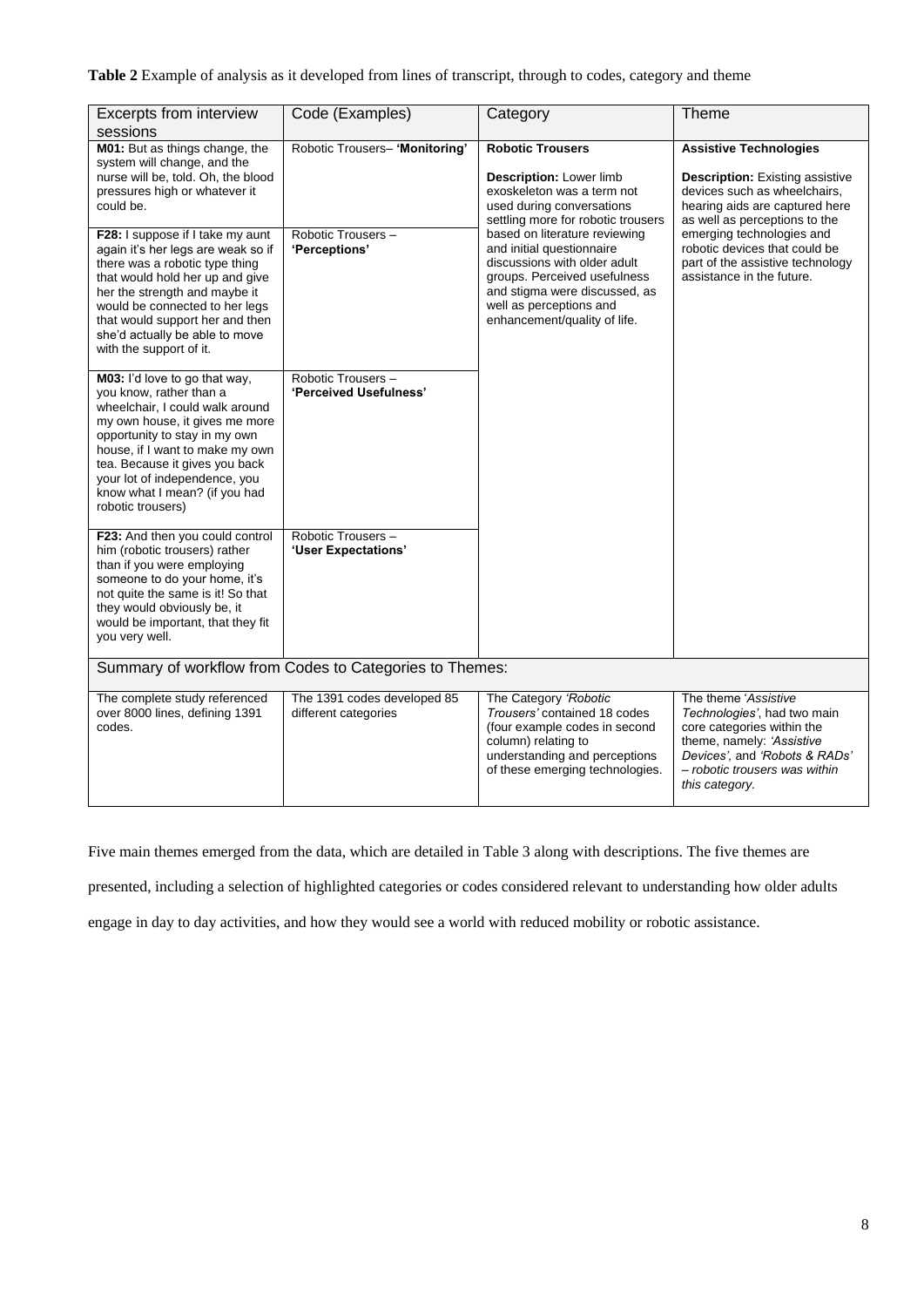**Table 3** Five main themes emerged relating to the purpose of enquiry

| <b>Theme</b>                        | Description                                                                                                                                                                                                                                                                                                                                                       |
|-------------------------------------|-------------------------------------------------------------------------------------------------------------------------------------------------------------------------------------------------------------------------------------------------------------------------------------------------------------------------------------------------------------------|
| Aging & life stage experiences.     | How the aging experience is shared by day to day<br>interactions with others, ability and self-awareness.                                                                                                                                                                                                                                                         |
| Quality of Life (QoL)               | How Quality of Life is impacted as a result of day to day<br>activities or experiences, as per ADLs (Activities of Daily<br>Living [45]) and interactions. Aging impacts e.g. physical<br>decline on our ability to enjoy or have a QoL.                                                                                                                          |
| Assistive Technologies              | Existing assistive devices such as wheelchairs, hearing aids<br>were discussed with views to self-use and assisting others<br>use these devices. Perceptions to the emerging technologies<br>and robotic devices that could be part of the assistive<br>technology assistance in the future were expressed with<br>views to their benefits and likewise concerns. |
| <b>Health Conditions &amp; Care</b> | Many topics (own health conditions, family members e.g.<br>dementia) were discussed and how these health conditions<br>are experienced throughout life. In addition, the management<br>and monitoring of these conditions, as well as interactions<br>and relationships with family, health professionals and<br>appointments.                                    |
| Products & Service Systems          | Various product and service system topics discussed and the<br>benefits but likewise challenges of using such as mobile<br>phones, plugs and technology.                                                                                                                                                                                                          |

## *3.1 Theme 1: Aging and life stage experiences*

Participants discussed their aging experience, sharing how they go about day to day tasks. '*Accessibility'* described how it can challenge or empower older adults. Getting into and out of buildings, cars or accessing public transport, computers, and packaging were frequently commented on. Difficulties accessing doors, baths, public spaces were often related to as mobility challenges. In turn, an awareness of 'slowing down' was documented –

**F26:** "*I've slowed down so much as regards walking it's driving me mad".*

**M19:** "*I'd be too tired to do anything the next day you know.*" (session note - effects of post-stroke when doing day to day tasks).

Mobility was noted as critical to maintaining day to day tasks and interactions with others. Having the ability to go for walks, or to drive a car distinguished a sense of autonomy and independence. *'A fear of…'* was consistently discussed of developing Dementia – Alzheimer's. Stories were shared of siblings or other family members that had Alzheimer's and how it had affected the individual as well as the worry and concern the family felt supporting and caring for their loved one.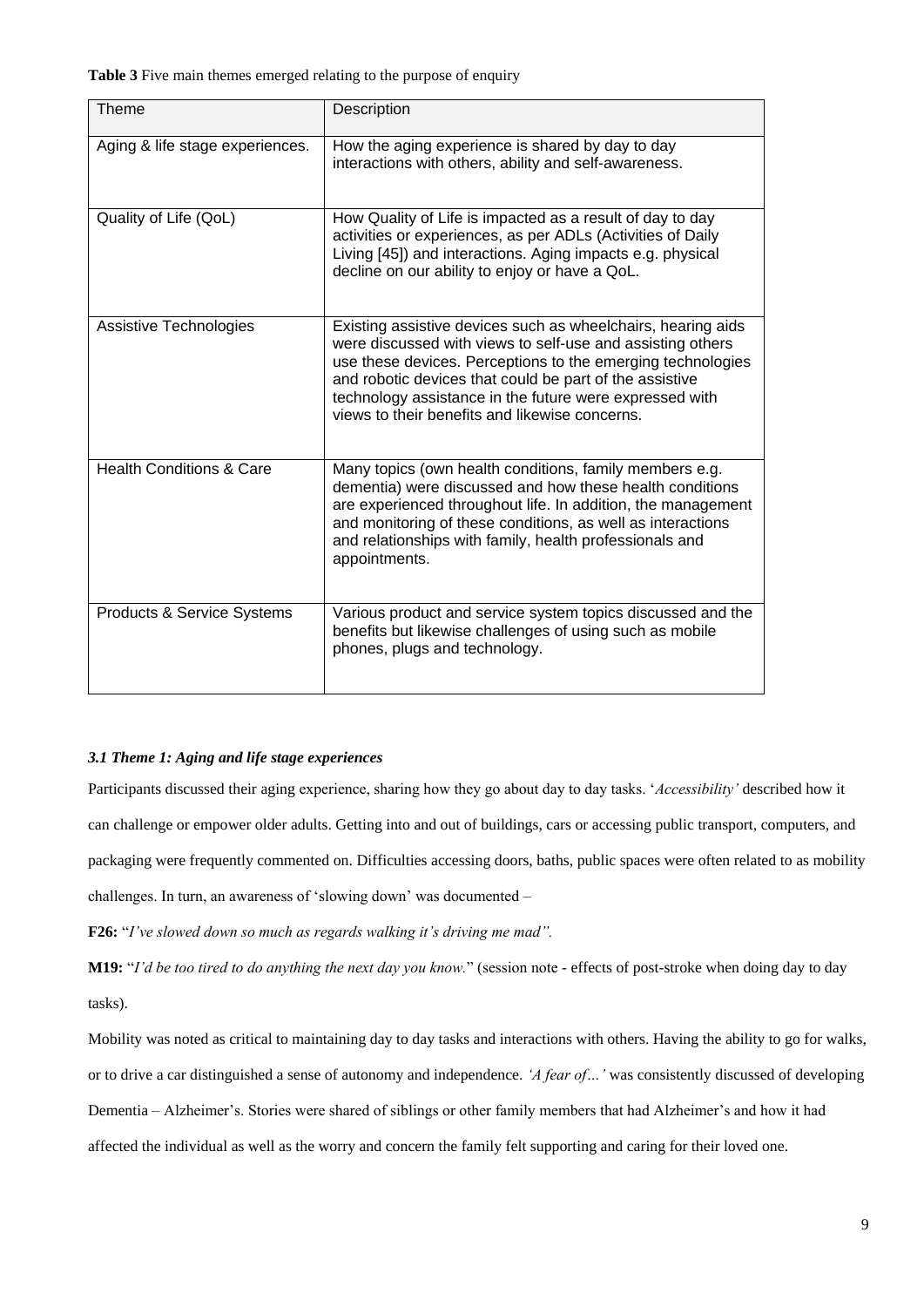Aging was sometimes commented as a pleasurable stage of life. Expression was shared about freedom, and not feeling bothered or upset by events that perhaps would have been worrisome at a younger stage of life. There was evidence of enjoying the value of time and social outings. Relationships with friends, neighbours and family members were discussed as well as the joys and lows of family interactions, e.g. not wanting to become a burden to children; being helped with technology such as computers and internet apps – banking, flights.

Self-Identity, with awareness to aging, e.g. participants would discuss the 'granny' look or how others were 'old' (despite referred persons being of a similar age)

**F23:** *I wear jeans, all of the normal stuff. I don't believe in that 'granny thing'.* In addition, image was expressed particularly in relation to the way the body changes. Female participants discussed items such as under-garments – foundationwear (rollon/corset) that were viewed as enhancing body image when they were younger.

The risk of falls was another concern about aging, and one that sometimes was not accepted or perhaps recognised - **F17:** *"no, I don't fall over"*, (session note - participant has had at least two falls in five years and uses a walker/stick to assist

mobility).

The results of this theme suggest how the experience of aging can be a pleasurable one, but also one that has concern to health, relationships and self-awareness. By offering supports and enhancements, where required and mindful to ensuring self-efficacy for the older adult, products and service systems can be supportive to the aging experience.

### *3.2 Theme 2: Quality of Life*

Quality of Life was determined by the participants as an ability to choose and do things as they wished, having choice in their lives. Gardening offered pleasures of work satisfaction with resulting growth, smells and sounds of bees and birds. Gardens were often noted as places that had been adapted or were being planned to, with solutions such as raised beds to facilitate ease of movement. In addition, perceived risk of falls within the home, particularly bathrooms was noted with many participants opting to adapt or plan trips to the bathroom;

**M14:** *"and if (wife) is away, I would put the phone on the floor of the bathroom"* (session note- fear of falling and not being able to call for help). Or removing their bath and choosing to install a shower.

Pleasures of life were documented in almost a reflective satisfied perspective:

**M15:** *"So that is a lot to do with, once you get, say you get to a certain age, I mean, your mortgage is paid off, your kids are gone, they're married, all mine are married, and gone, and um, so there's only my wife and myself, and eh, we're managing quite well."*

However, some participants had concerns about money which appeared to limit choice of preferences to do things, with some participants experiencing anxiety regarding moneys and money management.

Identity and stigma of labelling self, or others was also captured and evidenced in this theme: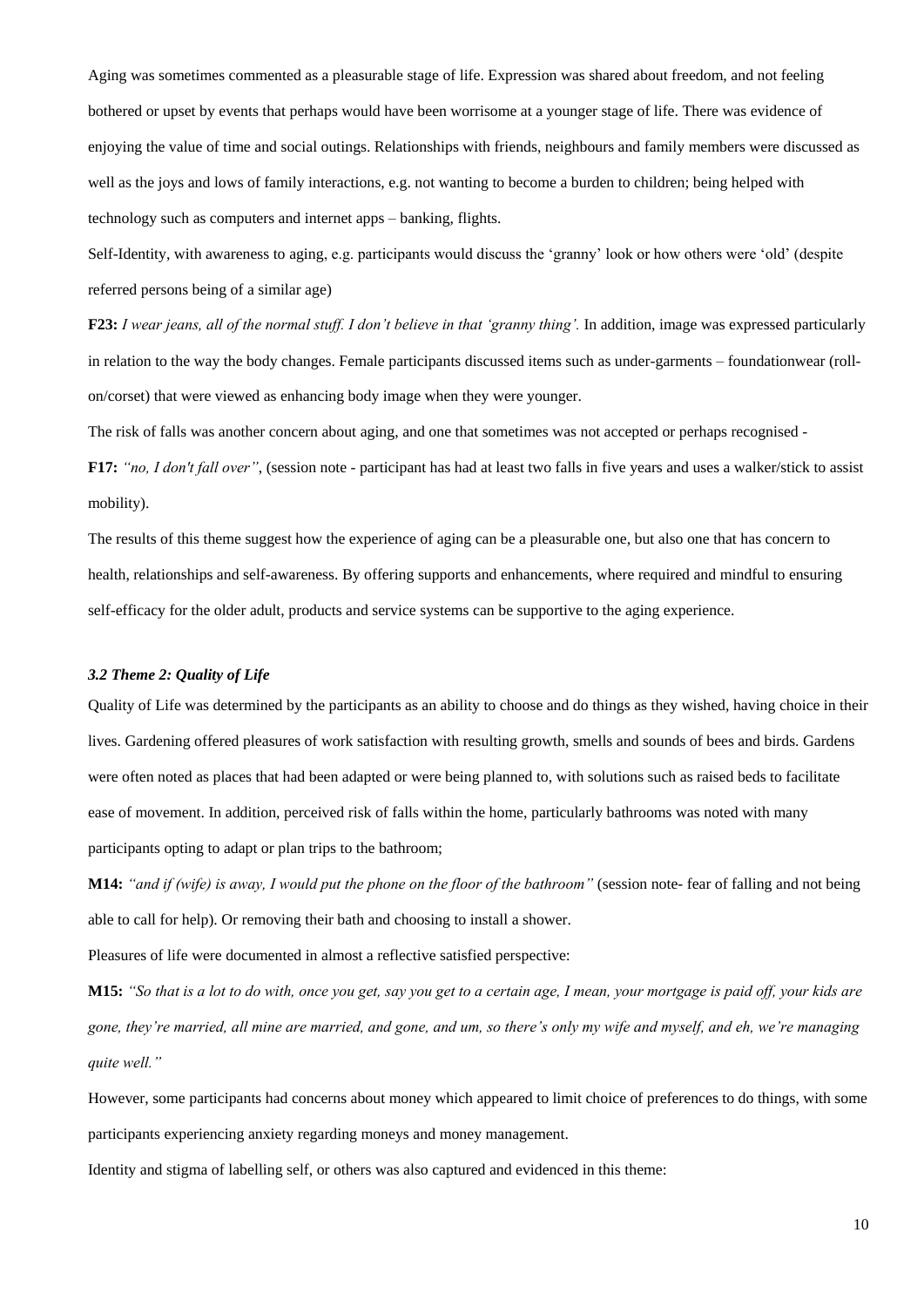**F16:** *"he's more, a manual worker;"* (session note - wife explaining how husband has less interest in technology). It also appeared that using an assistive device such as a wheelchair can affect self-identity and perceived acceptance (or not) to be social. Participants had witnessed or experienced reluctance to use assistive devices such as wheelchairs; often because of a sense that it identified you as needing help and unable to operate independently.

A further aspect of self-perception was image and opinion to clothing that is worn as we age, topics such as style, colour, comfort and safety were discussed;

**M15:** *"Velcro straps are fine, I don't mind; they're actually… laces are a damn nuisance because they tend to eh, unravel, and you could step on the damn things"* (shoelaces, and tripping over).

Colour was discussed with impressions that colour can reflect how the wearer is feeling, e.g. having a mood, or being depressed (wearing black). Other participants noticed the colours they preferred now, but not when younger. Example of 'comfort' was shared; wearing fine clothes when out socially but enjoying more comfortable styles once at home. Technology was a source of satisfaction to in-home activities such as browsing on computers, listening to music or connecting with loved ones not living close-by,

**M16:** *"during the winter months now, I'd probably stay on that,* (iPad) *I'd probably spend from 6 o'clock in the evening, till about half ten,* (on iPad in Winter months) *then I'd watch a bit of television".* 

Computer use was often accessed independently, but on occasion; assistance and trust were transferred to seeking help from family members to book flights or banking. Some participants had inherited smart phones from family members, or family members purchased computer tablets for participants as a means to improve inter-family connectivity and technology use. The above comments express the importance of Quality of Life as shared by the participants. Tasks, activities and technology play important roles in how Quality of Life is experienced and enjoyed, or not.

#### *3.3 Theme 3: Assistive Technologies*

This theme relied on discussions around existing assistive devices (e.g. wheelchairs, hearing aids, glasses) to explore future and emerging devices that involve robotic assistance. The most common conversations regarded glasses and hearing aids, followed by wheelchair use and experience. With regards to everyday use of such devices, there was an appreciation of the assistance they offer; however, some challenges were noted also:

**Glasses**: experiences wearing glasses with hearing aids was often a cause of discomfort. Options of varifocals, Bi-focals and contact lenses at times presented challenge to usability, and disorientation of vision while adjusting to wearing and use. There were negative and positive comments regarding image and how glasses can enhance or influence someone's 'look'.

**Hearing aids**: Discussion about these assistive devices included commentary about cost, service system, and purchase options. A number of participants had purchased them and abandoned them, leaving the hearing aids in the packaging or drawers. Problematic factors were documented: wearing hearing aids with glasses are a challenge for some who indicated that they sometimes cause discomfort and contribute to sweating. In addition, the main difficulty and reason hearing aids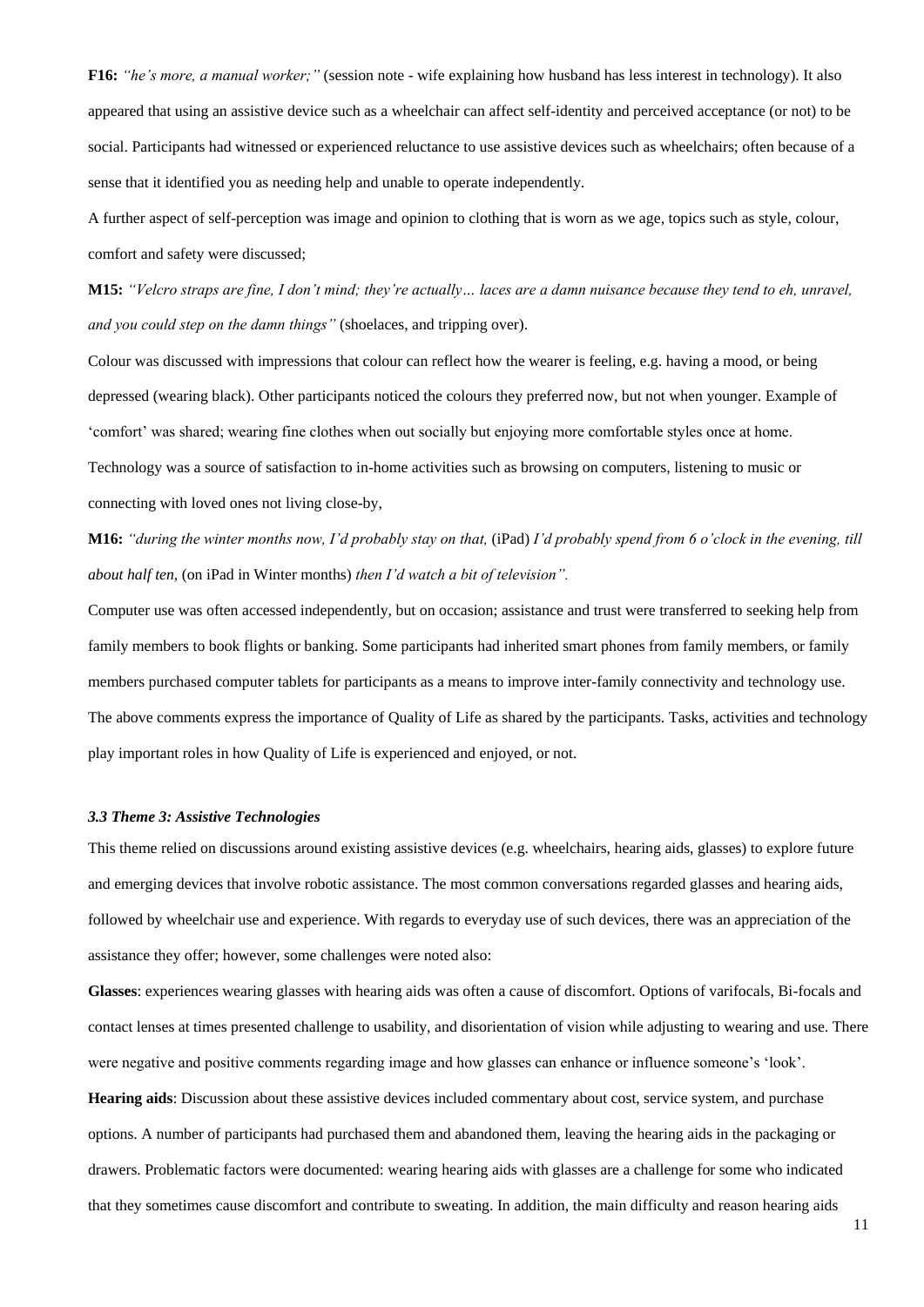were abandoned was a sense that they did not accommodate layers of conversation, where more than one person spoke in a group. This experience led to frustration for participants. It was often noticed by people close to them that they were not wearing the hearing aid, due to the fact the person with hearing loss would sometimes interrupt or miss the topic of conversation. At times these devices had been an expensive investment with a participant sharing they had cost her €4,500. Other participants mentioned a grant they could avail of from the state to assist with this cost.

**Wheelchair:** Participants discussed wheelchairs, and their use more from the perspective of having helped others or witnessed family members in wheelchairs. Comments frequently were about the changes and adaptations (e.g. cars, home) that are necessary if mobility is reduced. Two participants shared experiences of using wheelchairs temporarily, mainly when on outings, or travelling abroad. The participants were married and had other conditions (male; heart attacks, diabetes, female; stroke x2). The option to use wheelchairs was dependent on either family members or airport staff etc. being arranged to assist the couple. Generally, on a day to day basis they would use an adapted car and walking sticks to assist mobility. In their home they also had a stair-lift installed which opened up full access to their home again. Conversations about robots and robotic assistive devices were varied. At times, participants appeared challenged mainly because robotic assistive devices are not yet as familiar as established assistive devices e.g. hearing aids or wheelchairs. Some considered them 'hard to imagine' because they had never seen them. Others believed them to be a prosthetic of sorts that replaced a limb or a joint. During sessions where participants were unsure and perceptions of robotic assistive devices were asked, items such as stair lifts, mobility scooters, and kitchen devices (electronic can openers) were identified by participants as likely to have robotic features and capacity. This appeared to connect the perceived usefulness robots and robotic assistive devices could have. There was an assumption that robotic assistive devices would be expensive, with a view by some that they could not afford it. Participants were asked about what life might be like with assistive robots and would they be accepting of these in an older adult's world. Generally, there was a positive view of their potential and how they could support day to day activities such as toileting, gardening and cooking. Robots potentially were seen as companions, or a 'butler' (worker) type; which at times challenged the 'trust' to immerse and avail of the ability and service the robot could provide. In relation to robotic trousers, participants appeared happy with the concept of a pair of trousers that could offer mobility assistance. Some indicated they would like them worn under existing clothing, citing reasons such as: Not wanting to be noticed as wearing or appearing to wear the same clothes all the time.

#### Maintaining a choice to select outer layers was preferred.

To be autonomous and selecting a fashion or style preferred by the individual, and not dictated by the robotic trousers. Participants indicated that they had a preference for robotic trousers to be tailored. This expression appears to be linked with optimising trust in the device. Other reasons cited included - aging and body change, and new or existing health conditions that cause change or require adjustment and tailoring specific to the individual.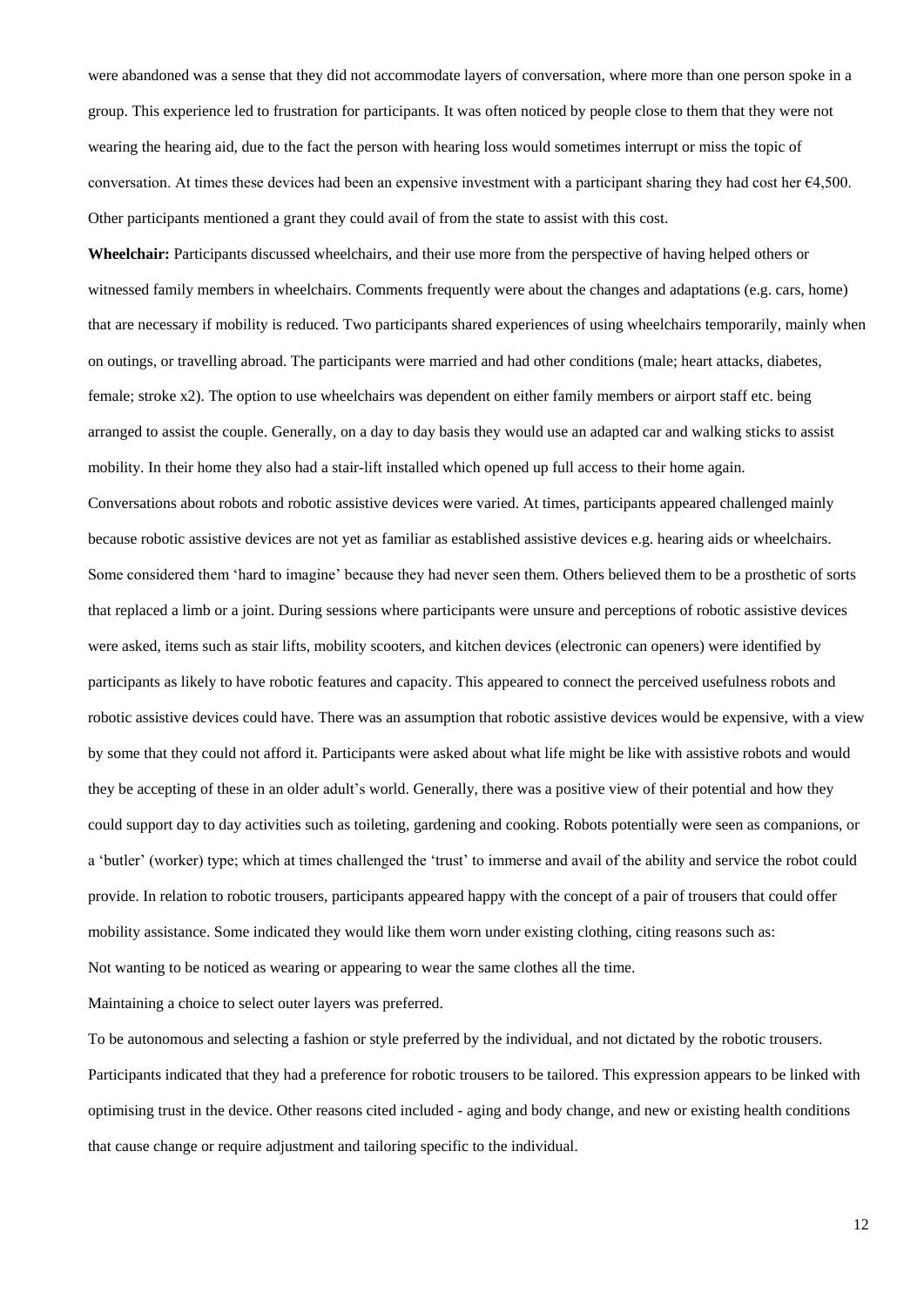#### *3.4 Theme 4: Health conditions and care*

Each participant discussed openly the various aspects of their health, and experiences in hospitals or clinics as well as relationships with health professionals, doctors etc. In addition, the organizing and taking of medication for some was a regular response, with tablet splitters, 30-day organizer containers and pharmacist support noted.

As we age falls can become a risk factor in clinical and home settings [46]. Some participants had experienced falls  $(n=6)$ , and at times blamed themselves e.g. over burdening themselves with items that blocked their view and disoriented their footing (carrying bedding and a bed-sheet straggling on the floor). Participants sometimes commented as having 'wobbly feet', blaming this for falls or near falls. Others commented that getting up too quickly after sitting or lying down could lead to a wobble or a fall.

A story was shared about the impact of wearing or not personal alarm pendants in relation to falling;

**F14:** "*Yes, 'um that came about because we had at least three people in our group who were saved because of it, and we had one lady who didn't ever wear it but she had it on the table beside her bed and she fell out of the bed on top of it, and um it went off, but she didn't* (trigger it) *and she rolled in underneath the bed* (session note - participant is involved in one of the social groups visited. After this episode was shared with the group, she noticed change in behavior with an increase in people wearing personal alarms.) *"her daughter came as a result of the call and when she arrived to her house they couldn't find her, they knew she had pressed it* (personal alarm) *and only for that, it would have been, maybe the been the next day before somebody would have been in the house. You know that was a really big lesson".*

The above narrative is an example of the influence incidents can have on wear and use behavior and how this experience influenced a social group to begin wearing personal alarms. At times these alarms are devices that some people are reluctant to adopt or accept for fear of triggering them unnecessarily and troubling the support network/provider. Others view of personal alarms is as a badge that highlights a persons' vulnerability. It would appear that items such as personal alarms need to display real benefits, that exceed the reluctance for them to be adopted and used as assistive devices.

A number of the participants discussed experiences of hospital or medical appointments. In relation to staying in a hospital due to illness or surgery, there appeared to be an effort by participants not to be a burden, or to be a "*good patient*" and not bother the staff. One episode shared by a male participant was of having a fall while in the shower during a hospital stay, commenting,

**M17:** *"There was, but I didn't use it."* (an alarm in the shower area of hospital) *"I fell over in the shower. I was just finishing, believe it or not I finished showering, I finished shaving, I put paper towels on my head, I put my pajamas back on and I walked back to the ward. I had* (got) *7 staples in my head"* (as a result of the fall). This was one interview with a married couple, and both of them interviewed on separate days. A few days later on return to meet the gentleman's wife, she brought up the same incident, and almost with disbelief and empathy at how he had managed the episode. She reflected - **F27:** *"But why didn't he go to her* (nurse)*?"* (session note - participant confused why husband fell in hospital and didn't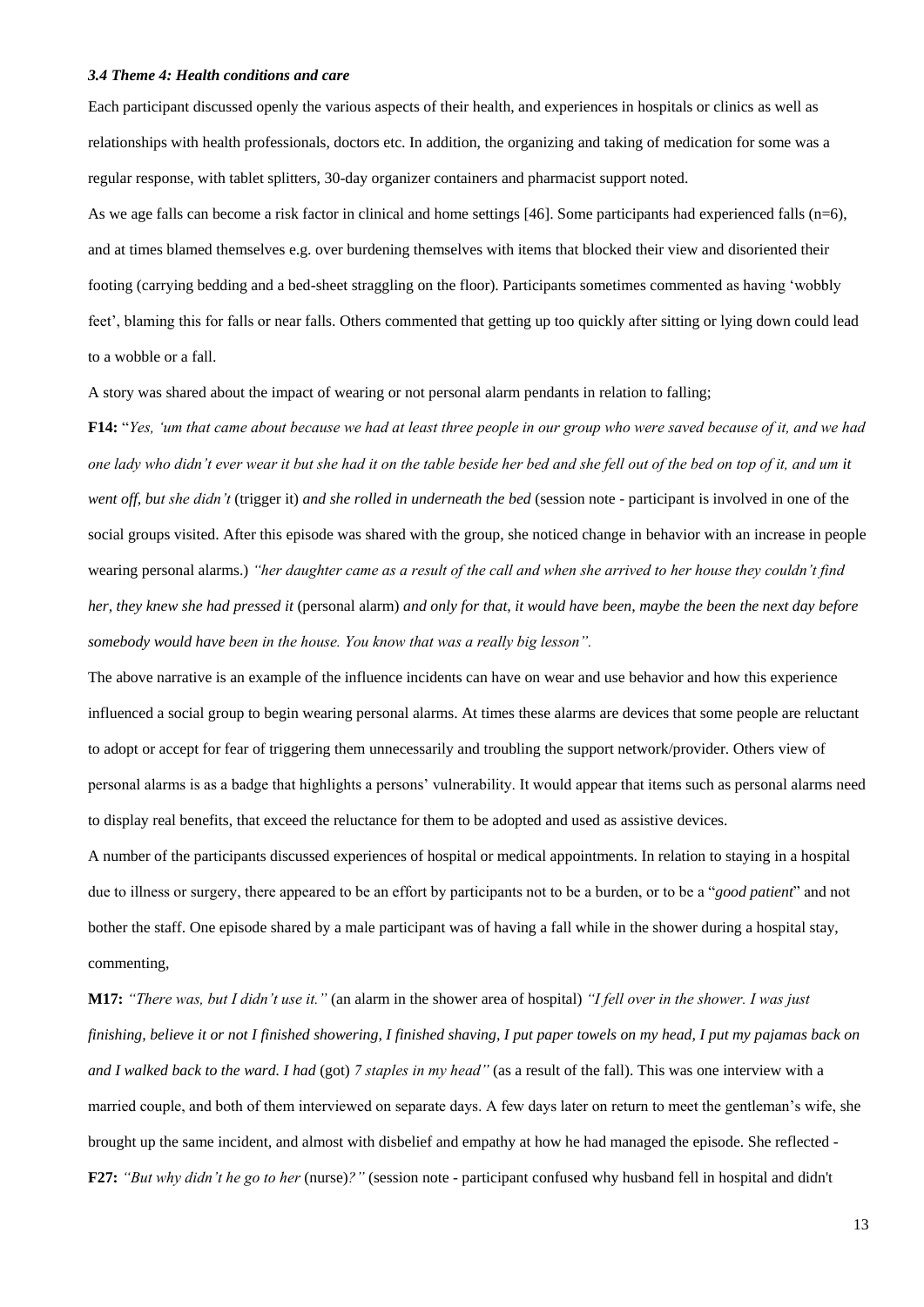immediately ring alarm or go to nurse for assistance). Other experiences that were documented, were feelings that sometimes the nurse knew more about the participant and could suggest more relevant devices based on 'knowing the patient'. This appeared to enhance the trust between the nurse and participant. Other episodes of the community nurse paying visits to assist with caring for loved ones at homes, helping management of 'PEG' - feeding, (feeding by tube and bypassing the mouth) or managing infection etc.

#### *3.5 Theme 5: Products & Service systems*

Various products and service systems were discussed during each of the sessions, alternating from current experiences with cars, electric plugs, telephones, mobile phones, computers, computer tablets and apps. When it comes to future design and thinking about robots, perceptions and comments varied from "*amazing*" to "*frightening*". Regarding computers and computer use, commentary appeared at times to be self-critical and judgmental of the participants capacity to learn, stating a sense of being "*too old to learn*". Learning to use a computer sometimes presented a fear that the participant might break it if they pressed the wrong button. In addition, a number of participants stated a preference now to use computer tablets, due to flexibility of use and being less cumbersome than a PC or laptop.

Other reasons a computer tablet was preferred at times to a phone for internet or browsing and viewing use, related to usability – ease of use, comfort with screen size and vision, as well as more space to place fingers for browsing, typing etc. Typing and texting on phones presented a challenge to vision and dexterity. Texting was not used by a number of participants, with a preference to talk on the phone, especially at night or in poor light –

**M19:** *"At night-time now I'd have to get my glasses, I wouldn't be able to read a text now"* (on mobile phone). Not using the texting option on phones was viewed by many as a challenge because they did not do it frequently enough, therefore forgetting how. In addition, there was a fear that despite delivery confirmation, perhaps a text could be sent to the wrong person. Voicemail, and accessing messages left by callers, presented difficulty to some participants stating they felt embarrassed to admit that they did not know how to access their voicemail.

Comments were made in some of the locations visited about internet availability. This related to service, or options such as satellite, dongle or general broadband service. Most participants had good internet connection quality. One participant that was living in a rural location felt somewhat frustrated that the service was not strong or reliable enough for streaming or more complex options (he operated a business). Participants also discussed owning and using landline phones and mobile phones. The usability of landline handsets was sometimes preferred to mobile phones with perceptions about them being easier and offering further features; e.g. speed dial and convenience to browse phone contacts. A number of participants no longer had a landline handset in their homes, or broadband. These participants tended to prefer a mobile phone. This preference on occasion was associated with cost, and the convenience to operate just one phone that enabled flexible and mobile use.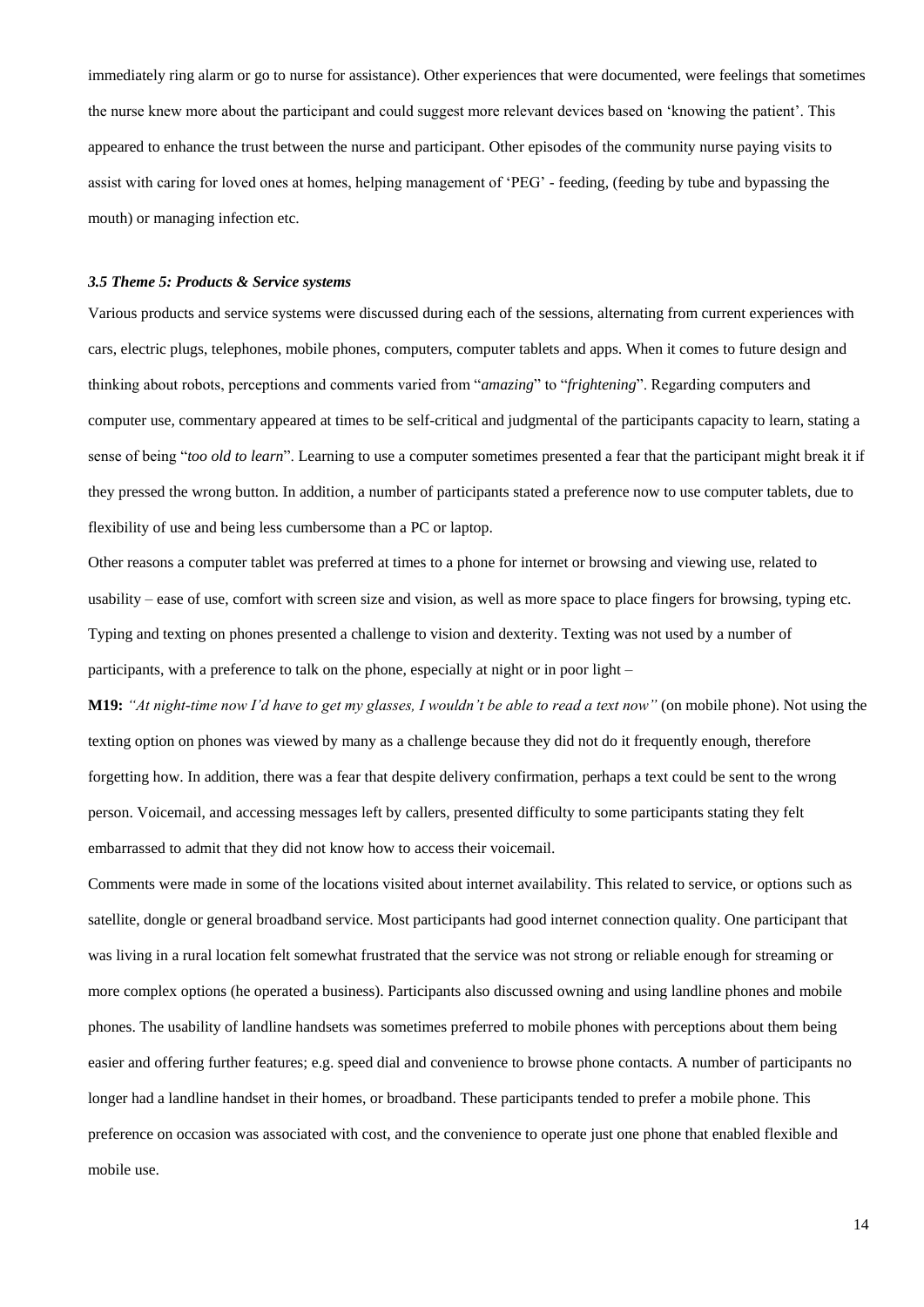Going out and about when not choosing to walk often involved conversations relating to using a car. Getting in and out of vehicles presented challenges particularly to participants with foot problems, e.g. plantar fasciitis. In addition, a comment was noted by one participant that he recalled collecting his elderly mother in his jeep. His mother had mobility limitations but found to his surprise that she experienced ease getting in and out of a higher type vehicle than a standard car.

# **4 Discussion**

The aim of this study was to explore and interpret insights expressed by a cohort of older adults related to their life experience, their experiences using or assisting someone with assistive devices, and their perceptions of robots and robotic assistive devices, including lower limb exoskeletons. This approach is encouraged in order to situate and emphasize 'people' within assistive technology systems [47]. The themes revealed how aging can be challenged or enhanced by accessibility and mobility. When this challenge impedes on Quality of life it can be a cause of limitation for the older adult. Technologies and assistive devices are intended to be supports that enhance life and the lived experience. TAMs have had numerous models developed as a means to optimize adoption of technology. We know that there are few TAMs that measure this adoption by older adults, and none have been revealed to consider emerging robotic assistive devices e.g. lower limb exoskeletons. When reviewing literature, it became apparent that traditionally TAMs had been applied in work settings to gauge acceptance of technology applications by users. They have in recent times become tools to measure technology acceptance by people in home or social settings. The aging population will continue to increase in the coming years [48] and technologies will continue to be developed and emerge to market [49]. Acceptance of these technologies will be critical to them fulfilling design intent; that is, to assist and enhance the lived experience of people. There are currently some models that are specific to older adults and acceptance of technologies [28].

Tools of acceptance and guidance are available for health care professionals when assessing suitability of existing assistive devices (e.g. wheelchairs) by users, e.g. HAAT [50], MPT [51]. Robotic assistive devices such as lower limb exoskeletons are emerging and innovative. They are not currently mainstream. Typical usability tests are limited to exploring instances of experience with no perceptive or reflective stages recorded. There is guidance to safety requirements for the design of exoskeletons [4] but not specific user centered design guidance. User involvement and consideration to design requires an awareness to current situations or practices as well as contemplating future situations and applications [52]. The design teams of complex wearable lower limb exoskeletons need to understand and learn from what the user is experiencing and recording this experience formally as a means to efficiently conceptualize and develop the device further.

We introduce a new Iterative Design Assessment model and tool that supports interactions between design teams and test users/participants that measure perception, experience and perceived impact of exoskeleton prototypes [53].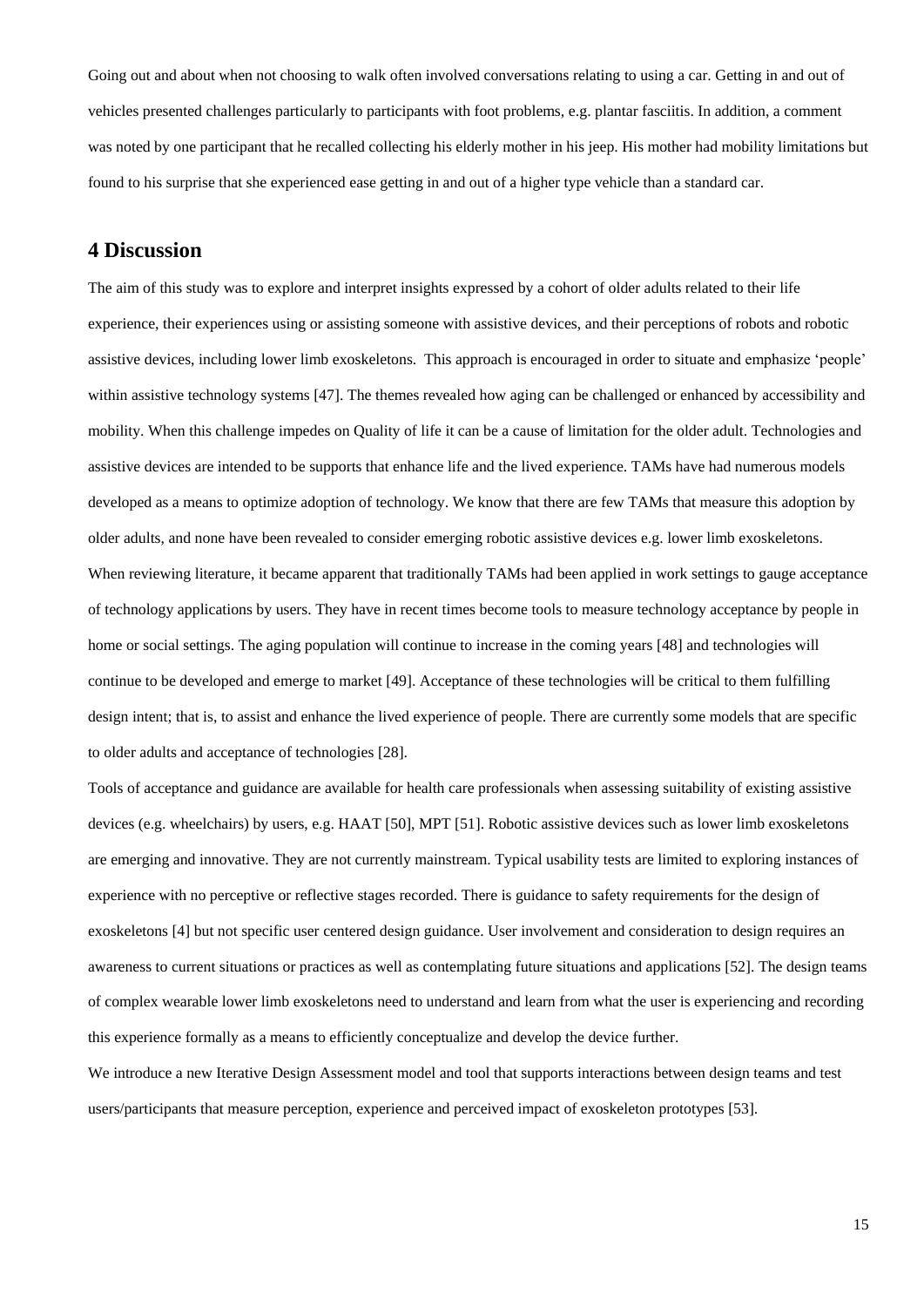This research has identified how older adults perceived emerging and robotic assistive technologies. It was clear and evidenced that participants felt challenged or unsure when asked about what a robot or robotic assistive device was. The five themes that emerged from analysing and interpreting the fieldwork, provided broad understanding of expression by older adults about the acceptance of lower limb exoskeletons. The themes holistically generated knowledge that was the basis for 3 new constructs as part of the development of our new model [53]. These new constructs are: 1) Experiential Perception (EP), 2) Self-Liberty (SL), and 3) Quality of Life Enhancement (OOLE).

### *4.1 Construct One: Experiential Perception*

Experiential perception is defined as 'the perception the older adult has of the interaction with the lower limb exoskeleton when using and wearing it'. It requires the older adult to express a view of what it might be like to try the lower limb exoskeleton, prior to the usability testing of it. It is anticipated that expressed opinions will assist with reducing fear or anxiety, or gauge excitement and curiosity about the lower limb exoskeleton (as discussed in Theme 3,  $4 \& 5$ ).

### *4.2 Construct two: Self-Liberty*

The research also revealed insights of older adult's experience and understanding that influence by others using devices or being trusted to assist with using technology can enhance adoption and use. In addition, a desire to be independent and not a burden was commonly expressed. The new construct identified called 'self-liberty' applies items in it that enquire after the usability testing the older adult's intention to consider or desire to have a lower limb exoskeleton assist with day to day tasks and activities. It is defined as 'autonomous perceptions of control by the older adult when using or wearing the lower limb exoskeleton'. Specifically, it asks the older adult to express their belief whether they can independently manage the service system and operation of a lower limb exoskeleton (as discussed in Theme 1, 2 & 3).

### *4.3 Construct three: Quality of Life Enhancement*

A further new construct was identified following the numerous expressions of ability and choice about daily interactions and life. The construct 'Quality of Life Enhancement' specifically enquires to what value wearing and using a lower limb exoskeleton would bring to life and daily experience. Could a lower limb exoskeleton potentially enhance Quality of Life for the older adult? It is defined as 'relating the use of the lower limb exoskeleton to activities and instrumental activities of daily living' (ADl, IADL[45, 54]) (as discussed in Theme 2,  $3 \& 5$ ).

In addition to these new constructs, it is envisaged a number of familiar constructs used in existing TAMs will support the creation of this new model, that is intended for use by design teams when developing lower limb exoskeletons with older adult users. It is believed that further development of this tool will support adaptation to measure acceptance of other emerging technologies with different user groups.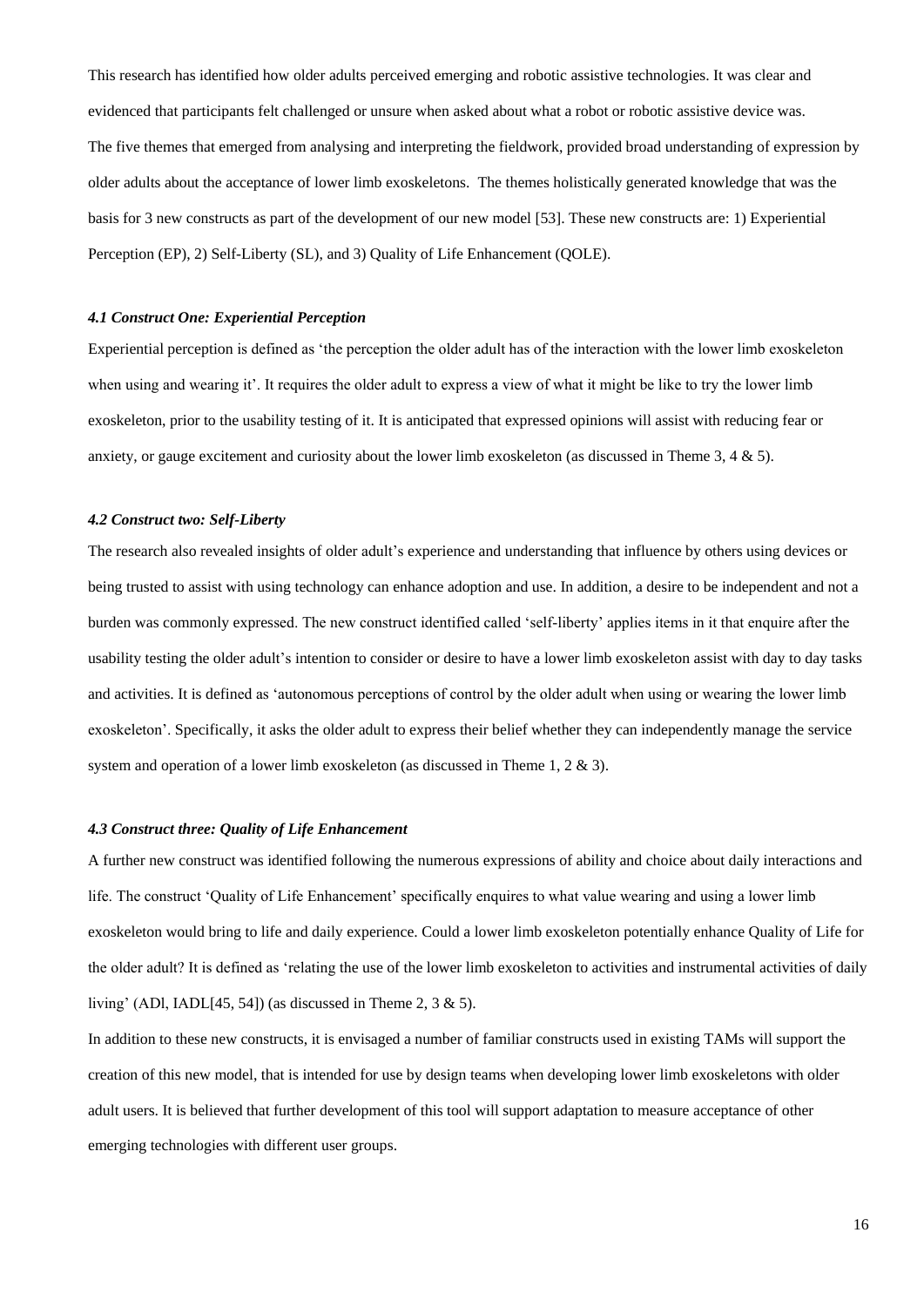Currently, Health Care Professionals rely on assessment tools to assess suitability of traditional assistive technologies such as MPT [55]. Emerging technologies may need to be learned by trial and error [49, 56], however older adults are also conscious of maintaining competencies as a means to not feel alienated or redundant from society [57] therefore, these technologies need to be easy and comfortable to use [49]. The involvement of people in the process of design is seen as critical for acceptance of lower limb exoskeletons [58].

# **5 Conclusion**

It is clear that in the coming years emerging technologies such as lower limb exoskeletons will become a part of everyday lives for people to assist with maintaining health and lifestyle. Soft robotics will broaden the abilities of these devices to become wearable garments. In addition, the technology required to manage these garments, such as robotic trousers need to be accessible; and not so complex to leave user groups such as older adults feeling excluded, and unable to engage and use these technologies. Technology Acceptance Models have traditionally been tools that predict acceptance of technology by user groups. This grounded theory study emerged a number of themes that led to the development of three new constructs. These constructs are a critical feature of our new Technology Acceptance Model for exoskeletons. Robotic assistive devices have the potential to inspire and encourage a Quality of Life without barriers or stigma experienced. In addition, adaptability of robotic assistive devices is required, regarding a person's changing health or life condition which, in turn ensures maintaining good experience to enhance living and day to day activities. The service system for the robotic trousers would need to manage and notify people regarding problems or issues. Cost is critical to accessing and availability to purchase or use for all not just those that are financially able – this could limit the marketability of robotic trousers. However, if design teams do not identify the unmet needs older adults have to accepting and using/wearing these devices, then there is also the potential for frustration, embarrassment and ultimately abandonment of these devices.

# **Acknowledgements**

This research was completed as part of the XoSoft project, which has received funding from the European Union's Horizon 2020 framework programme for research and innovation under grant agreement number 688175. This publication also emanated from research supported in part by

The funding agencies played no role in the writing of the manuscript.

Conflict of Interest: The authors declare that they have no conflict of interest.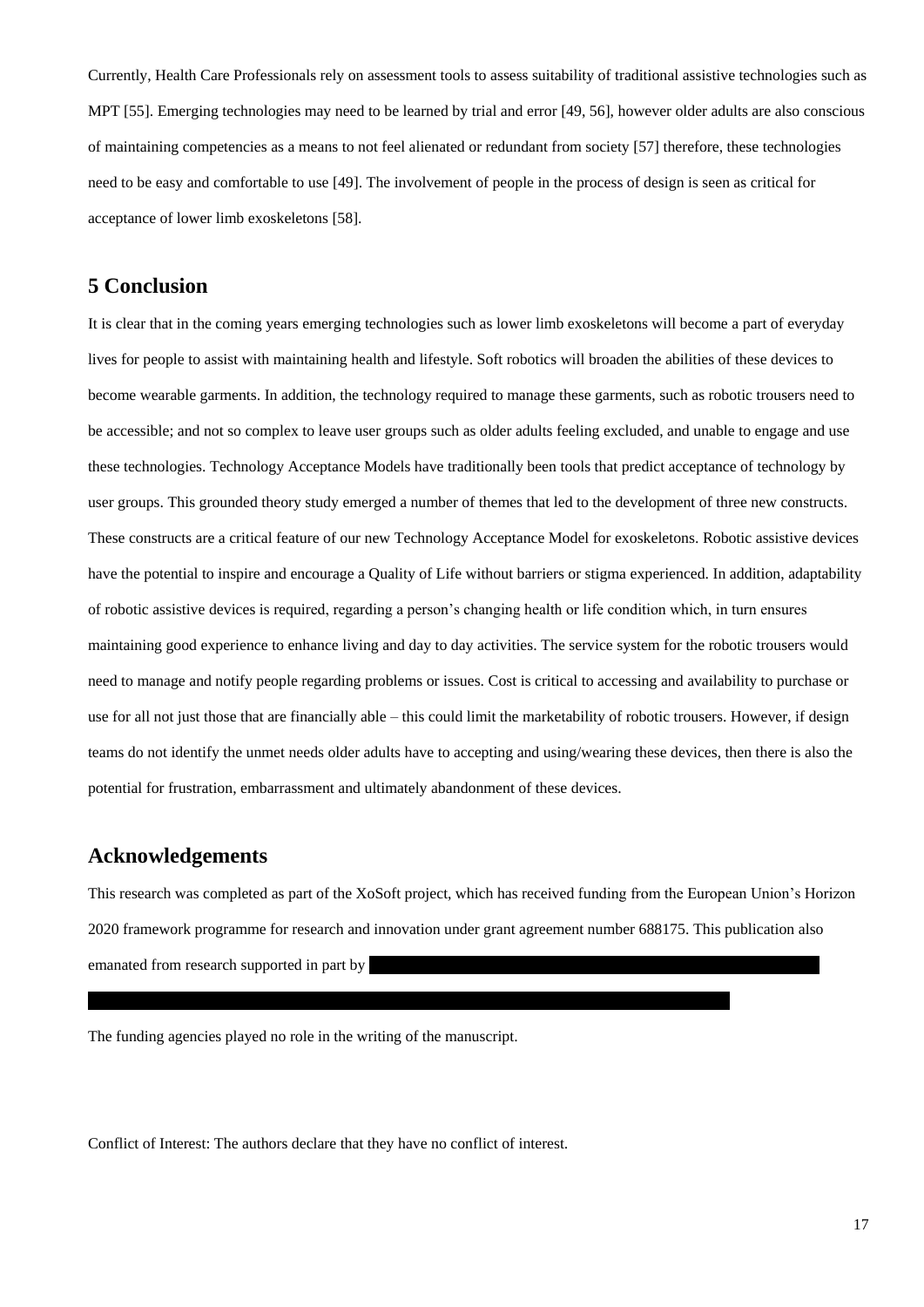# **References**

- [1] U. Backonja *et al.*, "Comfort and Attitudes Towards Robots Among Young, Middle‐Aged, and Older Adults: A Cross‐Sectional Study," *Journal of Nursing Scholarship,* vol. 50, no. 6, pp. 623- 633, 2018, doi: 10.1111/jnu.12430.
- [2] C.-A. Smarr *et al.*, "Domestic Robots for Older Adults: Attitudes, Preferences, and Potential," *International Journal of Social Robotics,* journal article vol. 6, no. 2, pp. 229-247, 2014, doi: 10.1007/s12369-013-0220-0.
- [3] M. M. de Graaf, S. Ben Allouch, and J. A. van Dijk, "Why would I use this in my home? A model of domestic social robot acceptance," *Human–Computer Interaction,* vol. 34(2), pp. 115- 173, 2019.
- [4] *13482 - Robots and robotic devices - Safety requirements for personal care robots*, ISO, Geneva, 2014.
- [5] C. McGinn, M. F. Cullinan, M. Culleton, and K. Kelly, "A human-oriented framework for developing assistive service robots," *Disability and Rehabilitation: Assistive Technology,* vol. 13, no. 3, pp. 293-304, 2018, doi: 10.1080/17483107.2017.1328616.
- [6] H. Robinson, B. MacDonald, and E. Broadbent, "The Role of Healthcare Robots for Older People at Home: A Review," *International Journal of Social Robotics,* vol. 6, no. 4, pp. 575-591, 2014, doi: 10.1007/s12369-014-0242-2.
- [7] A. F. Newell, *Design and the digital divide insights from 40 years in computer support for older and disabled people* (Synthesis lectures on assistive, rehabilitative, and health-preserving technologies ; no. 1). San Rafael, Calif.?]: Morgan & Claypool, 2011.
- [8] M. Lee and A. Dey, "Sensor-based observations of daily living for aging in place," *Personal and Ubiquitous Computing,* vol. 19, no. 1, pp. 27-43, 2015, doi: 10.1007/s00779-014-0810-3.
- [9] P. B. Baltes, "Theoretical propositions of life-span developmental psychology: On the dynamics between growth and decline. ," *Developmental psychology,* vol. 23, no. 5, p. 611, 1987
- [10] M. J. Scherer, "Technology adoption, acceptance, satisfaction and benefit: integrating various assistive technology outcomes,," *Disability and Rehabilitation: Assistive Technology,* vol. 12, no. 1, pp. 1-2, 2017, doi: 10.1080/17483107.2016.1253939.
- [11] K. Luijkx, S. Peek, E. Wouters, and S. Tranzo, ""Grandma, you should do it—it's cool": Older adults and the role of family members in their acceptance of technology. ," *International Journal of Environmental Research and Public Health , ,* vol. *12* (12) pp. 15470–15485. , 2015.
- [12] J. A. Graafmans, J. L. Fozard, J. Rietsema, G. van Berlo, and H. Bouma, "Gerontechnology: matching the technological environment to the needs and capacities of the elderly," 1996.
- [13] H. Dreyfuss, *Designing for people*, 2012 ed. New York: Allworth, 1955.
- [14] V. J. Papanek, *Design for the real world : human ecology and social change*, Second edition, completely revised. ed. London: Thames and Hudson, 1985.
- [15] A. D. Fisk, W. A. Rogers, N. Charness, S. J. Czaja, and J. Sharit, *Designing for older adults : principles and creative human factors approaches*. Boca Raton, Fla. ;: CRC Press, 2004.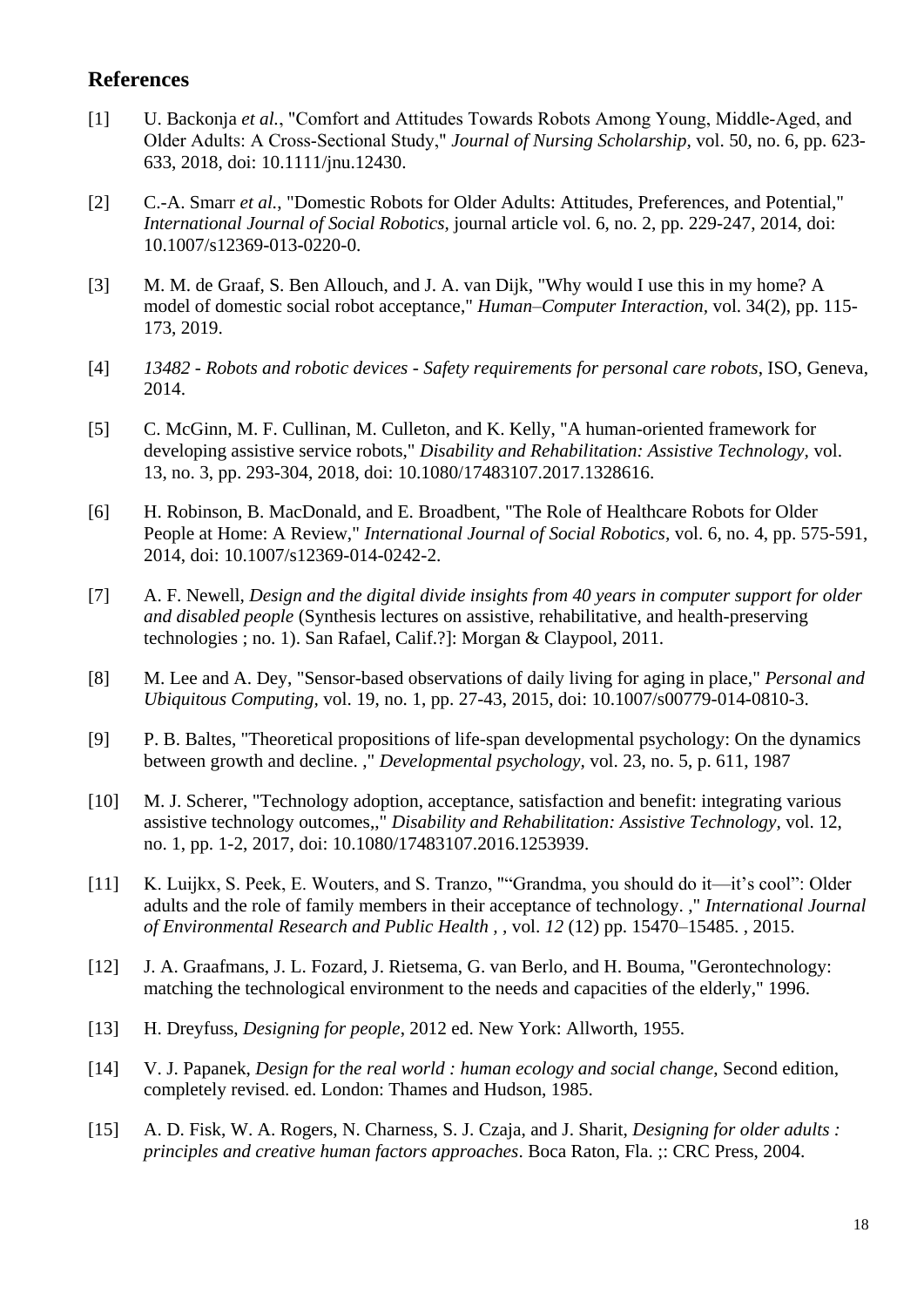- [16] M. A. Farage, K. W. Miller, F. Ajayi, and D. Hutchins, "Design principles to accommodate older adults," *Global journal of health science,* vol. 4, no. 2, p. 2, 2012, doi: 10.5539/gjhs.v4n2p2.
- [17] D. A. Norman, *The design of everyday things*. New York]: Basic Books, 2002.
- [18] J. van Kuijk, H. Kanis, H. Christiaans, and D. van Eijk, "Barriers to and Enablers of Usability in Electronic Consumer Product Development: A Multiple Case Study," *Human-Computer Interaction,* vol. 32, no. 1, pp. 1-71, 2017, doi: 10.1080/07370024.2015.1117373.
- [19] D. Van De Velde, I. Devisch, and P. De Vriendt, "The client-centred approach as experienced by male neurological rehabilitation clients in occupational therapy. A qualitative study based on a grounded theory tradition," *Disability and Rehabilitation,* vol. 38, no. 16, pp. 1567-1577, 2016, doi: 10.3109/09638288.2015.1107628.
- [20] S. M. Larsen, R. F. Mortensen, H. K. Kristensen, and L. Hounsgaard, "Older adults' perspectives on the process of becoming users of assistive technology: a qualitative systematic review and meta-synthesis," *Disability and Rehabilitation: Assistive Technology,* vol. 14, no. 2, pp. 182-193, 2019, doi: 10.1080/17483107.2018.1463403.
- [21] A. J. Young and D. P. Ferris, "State of the Art and Future Directions for Lower Limb Robotic Exoskeletons," *Neural Systems and Rehabilitation Engineering, IEEE Transactions on,* vol. 25, no. 2, pp. 171-182, 2017, doi: 10.1109/TNSRE.2016.2521160.
- [22] J. Wolff, C. Parker, J. Borisoff, W. B. Mortenson, and J. Mattie, "A survey of stakeholder perspectives on exoskeleton technology," *Journal of NeuroEngineering and Rehabilitation,* vol. 11, no. 1, 2014, doi: 10.1186/1743-0003-11-169.
- [23] D. Louie, J. Eng, and T. Lam, "Gait speed using powered robotic exoskeletons after spinal cord injury: a systematic review and correlational study," *Journal Of Neuroengineering And Rehabilitation,* vol. 12, no. 1, 2015, doi: 10.1186/s12984-015-0074-9.
- [24] XoSoft. "XoSoft Soft modular biomimetic exoskeleton to assist people with mobility impairments." Accelopment. https://www.xosoft.eu (accessed.
- [25] F. Davis, "A Technology Acceptance Model for testing new end-user information systems: Theory and Results.," ProQuest Dissertations Publishing, 1985.
- [26] F. D. Davis, "Perceived Usefulness, Perceived Ease of Use, and User Acceptance of Information Technology," *MIS Quarterly,* vol. 13, no. 3, pp. 319-340, 1989, doi: 10.2307/249008.
- [27] V. Venkatesh, M. G. Morris, G. B. Davis, and F. D. Davis, "User Acceptance of Information Technology: Toward a Unified View," *MIS Quarterly,* vol. 27, no. 3, pp. 425-478, 2003, doi: 10.2307/30036540.
- [28] M. Heerink, B. Kröse, V. Evers, and B. Wielinga, "Assessing Acceptance of Assistive Social Agent Technology by Older Adults: the Almere Model," *International Journal of Social Robotics,* vol. 2, no. 4, pp. 361-375, 2010, doi: 10.1007/s12369-010-0068-5.
- [29] L. Shore, V. Power, A. DeEyto, and L. O'Sullivan, "Technology Acceptance and User-Centred Design of Assistive Exoskeletons for Older Adults: A commentary.," *Robotics,* vol. 7, 2018, doi: [https://doi/10.3390/robotics7010003.](https://doi/10.3390/robotics7010003)
- [30] M. Jones *et al.*, "Beyond "yesterday's tomorrow": future-focused mobile interaction design by and for emergent users," *Personal and Ubiquitous Computing,* vol. 21, no. 1, pp. 157-171, 2017, doi: 10.1007/s00779-016-0982-0.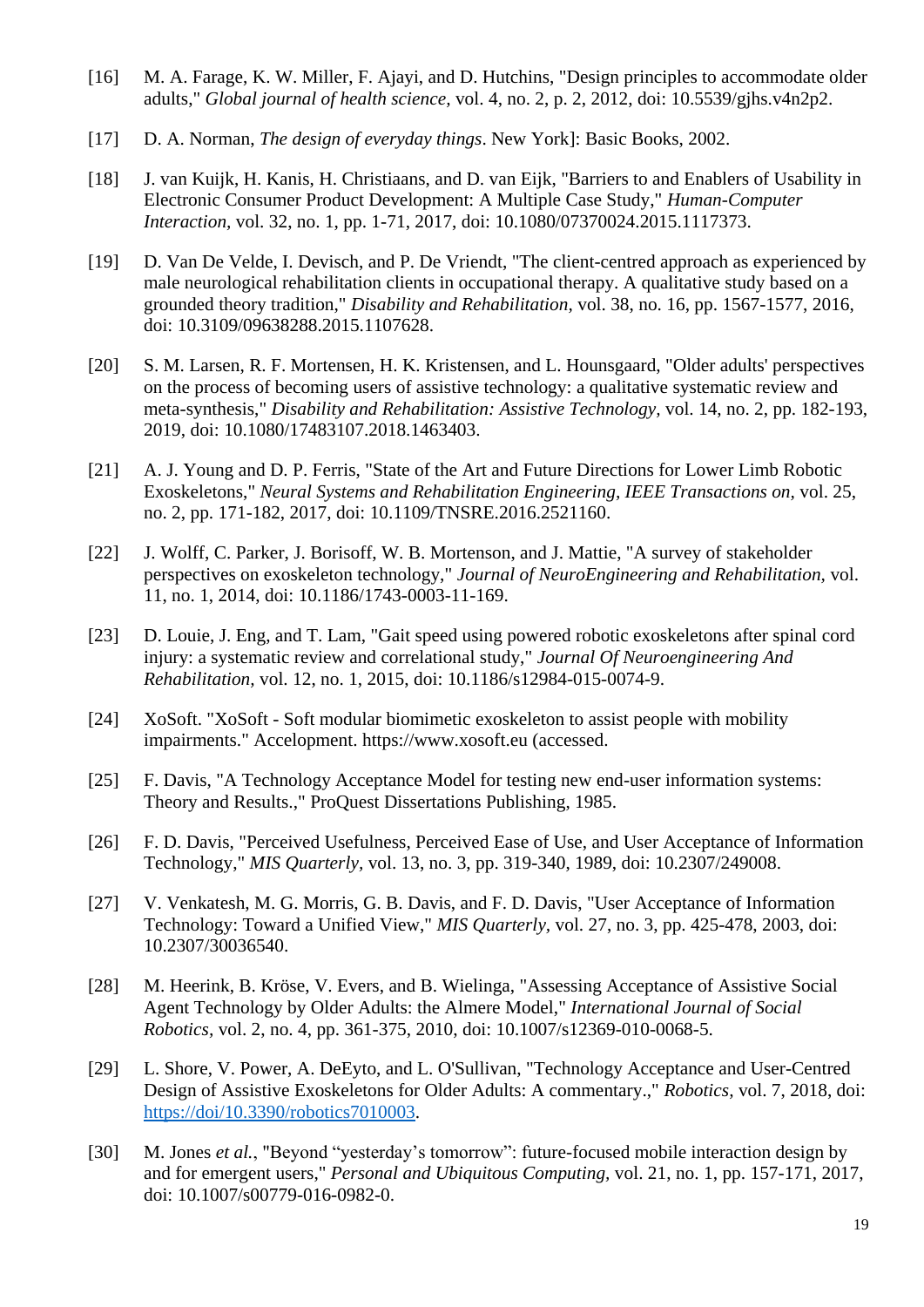- [31] S. Frennert and B. Östlund, "Review: Seven Matters of Concern of Social Robots and Older People," *International Journal of Social Robotics,* vol. 6, no. 2, pp. 299-310, 2014, doi: 10.1007/s12369-013-0225-8.
- [32] Age UK, *Technology and older people; evidence review*, online: Age UK, , 2009. [Online]. Available: [https://www.ageuk.org.uk/documents/en-gb/for-professionals/computers-and](https://www.ageuk.org.uk/documents/en-gb/for-professionals/computers-and-technology/evidence_review_technology.pdf?dtrk=true)[technology/evidence\\_review\\_technology.pdf?dtrk=true.](https://www.ageuk.org.uk/documents/en-gb/for-professionals/computers-and-technology/evidence_review_technology.pdf?dtrk=true) Accessed on: Nov 28 2018.
- [33] A. Salovaara and S. Tamminen, "Acceptance or Appropriation? A design-oriented critique of technology acceptance models.," in *Future Interaction design II*. London, UK.: Springer, 2009, pp. 157-173.
- [34] A. Chamberlain, A. Crabtree, T. Rodden, M. Jones, and Y. Rogers, "Research in the wild: understanding'in the wild'approaches to design and development," in *Designing Interactive Systems Conference*, 2012: ACM, pp. 795-796.
- [35] G. Thomas and D. James, "Reinventing grounded theory: some questions about theory, ground and discovery," *British Educational Research Journal,* vol. 32, no. 6, pp. 767-795, 2006, doi: 10.1080/01411920600989412.
- [36] M. Birks and J. Mills, *Grounded theory: A practical guide .* second edition ed. London: Sage., 2015.
- [37] K. Charmaz, *Constructing Grounded Theory*, Second edition. ed. London, UK.: Sage, 2014.
- [38] C. Maher, M. Hadfield, M. Hutchings, and A. de Eyto, "Ensuring rigor in qualitative data analysis:a design research approach to coding combining NVivo with traditional material methods," 2018.
- [39] E. Saillard, K, "Systematic Versus Interpretive Analysis with Two CAQDAS Packages: NVivo and MAXQDA," *Forum : Qualitative Social Research,* vol. 12, no. 1, p. n/a, 2011.
- [40] QSRInternational. "What is Nvivo."<https://www.qsrinternational.com/nvivo/what-is-nvivo> (accessed.
- [41] G. M. A. Higginbottom, "Sampling issues in qualitative research.(sampling methods)," *Nurse Researcher,* vol. 12, no. 1, p. 7, 2004, doi: 10.7748/nr2004.07.12.1.7.c5927.
- [42] M. R. Luborsky and R. L. Rubinstein, "Sampling in Qualitative Research: Rationale, Issues, and Methods. ," *Research on aging,* vol. 17, 1, pp. 89-113, 1995.
- [43] A. N. Oppenheim, *Questionnaire design, interviewing and attitude measurement*, New edition. ed. London: Continuum, 1992.
- [44] C. B. Cordell *et al.*, "Alzheimer's Association recommendations for operationalizing the detection of cognitive impairment during the Medicare Annual Wellness Visit in a primary care setting," *Alzheimer's & Dementia: The Journal of the Alzheimer's Association,* vol. 9, no. 2, pp. 141-150, 2013, doi: 10.1016/j.jalz.2012.09.011.
- [45] S. Katz, A. B. Ford, R. W. Moskowitz, B. A. Jackson, and M. W. Jaffe, "Studies of illness in the aged: the index of ADL: a standardized measure of biological and psychosocial function," *Jama,*  vol. 185, no. 12, pp. 914-919, 1963.
- [46] A. Ejupi, Y. J. Gschwind, T. Valenzuela, S. R. Lord, and K. Delbaere, "A Kinect and Inertial Sensor-Based System for the Self-Assessment of Fall Risk: A Home-Based Study in Older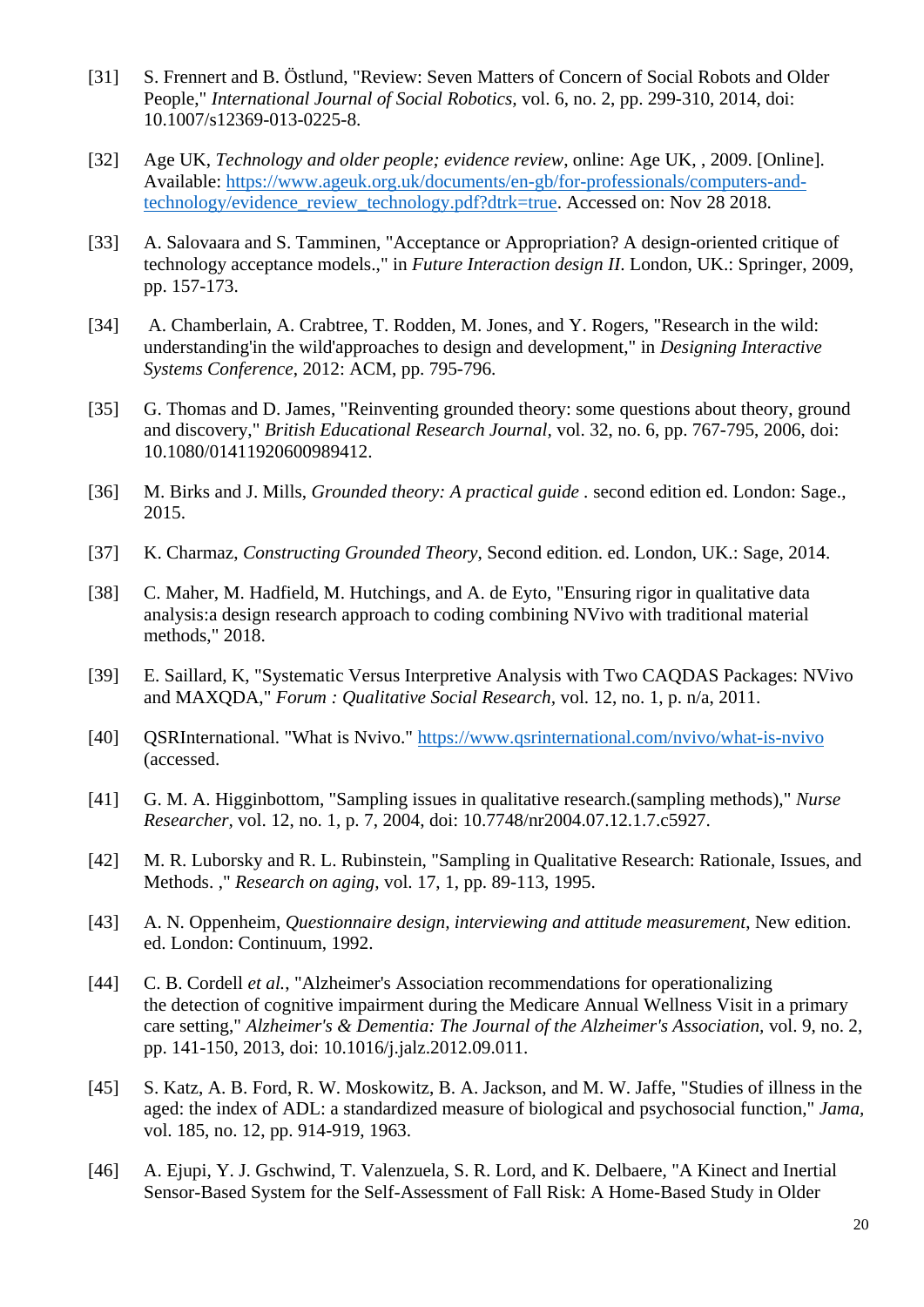People," *Human-Computer Interaction,* vol. 31, no. 3-4, pp. 261-293, 2016, doi: 10.1080/07370024.2015.1085309.

- [47] D. Desmond *et al.*, "Assistive technology and people: a position paper from the first global research,innovation and education on assistive technology (GREAT) summit," *Disability & Rehabilitation: Assistive Technology,* vol. 13, 5, pp. 437-444, 2018, doi: 10.1080/17483107.2018.1471169.
- [48] J. Guzman, A. Pawliczko, S. Beales, C. Till, and I. Voelcker, "Ageing in the twentyfirst century: A celebration and a challenge," *New York: United Nations Population Fund,* 2012.
- [49] D. A. Norman, *The design of future things.* . New York: Basic Books, 2007.
- [50] A. M. Cook, *Assistive technologies : principles and practice*, Fourth edition. ed. St. Louis, Missouri: Elsevier/Mosby, 2015.
- [51] *Assistive technology assessment handbook* (Rehabilitation science in practice series). Boca Raton, Fla: CRC Press, 2012.
- [52] M. G. D. l. Steen, "The fragility of human-centred design," Fragility of human-centered design, IOS Pess, Amsterdam ;, 2008.
- [53] L. Shore *et al.*, "Exoscore: A Design Tool to Evaluate Factors Associated With Technology Acceptance of Soft Lower Limb Exosuits by Older Adults. ," *Human Factors,* 2019, doi: [https://doi.org/10.1177/0018720819868122.](https://doi.org/10.1177/0018720819868122)
- [54] M. P. Lawton and E. M. Brody, "Assessment of older people: self-maintaining and instrumental activities of daily living," *Nursing Research,* vol. 19, no. 3, p. 278, 1970.
- [55] M. J. Scherer and G. Craddock, "Matching Person & Technology (MPT) assessment process," *Technology and Disability,* vol. 14, no. 3, pp. 125-131, 2002.
- [56] T. Neate, M. Jones, and M. Evans, "Cross-device media: a review of second screening and multidevice television," *Personal and Ubiquitous Computing,* vol. 21, no. 2, pp. 391-405, 2017, doi: 10.1007/s00779-017-1016-2.
- [57] Y.-h. Wu, S. Damnée, H. Kerhervé, C. Ware, and A.-S. Rigaud, "Bridging the digital divide in older adults: a study from an initiative to inform older adults about new technologies," *Clinical interventions in aging,* vol. 10, p. 193, 2015.
- [58] L. W. O'Sullivan, V. Power, A. De Eyto, and J. Ortiz, *User centered design and usability of bionic devices*. Springer International Publishing, 2017, pp. 581-585.

## **Authors details**

**Linda Shore** is an Industrial Design Researcher in the School of Design, University of Limerick, Ireland. Her research

interests include older adults and technology acceptance, robotic assistive devices and the aging experience.

**Adam de Eyto** is Head of the School of Design and an Industrial Designer. His research interests are in the areas of User

Centered Design in soft robotics, design for sustainability, transdisciplinary education, humanizing medical devices,

behavioral change and soft product design.